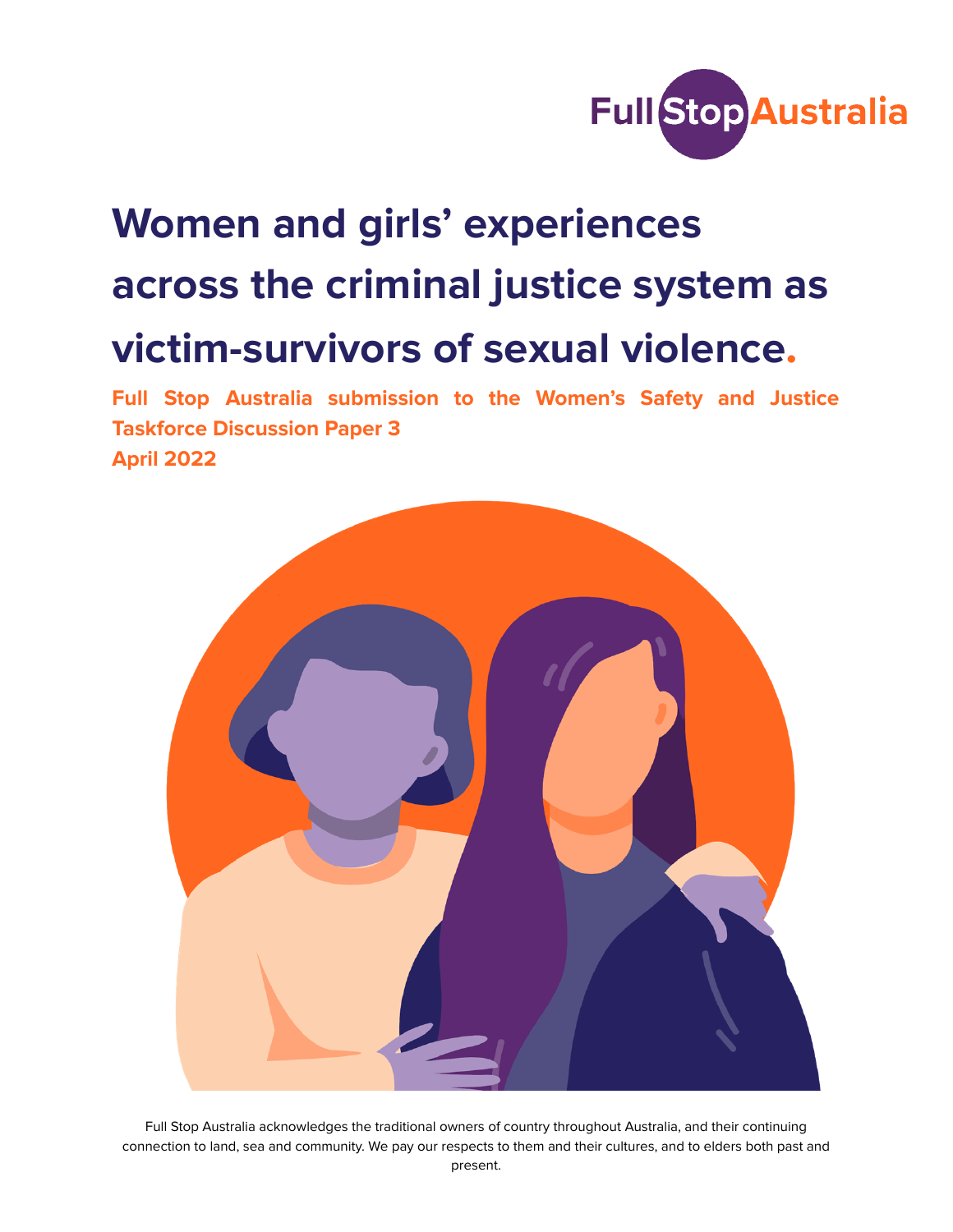

# **Introduction**

Full Stop Australia is an accredited, nationally focused, not-for-profit organisation which has been working in the field of sexual, domestic and family violence since 1971. We offer expert and confidential telephone, online and face-to-face counselling to people of all genders who have experienced sexual, domestic or family violence, and specialist help for their supporters and those experiencing vicarious trauma. We also provide best practice training and professional services to support frontline workers, government, the corporate and not-for-profit sector. Finally, FSA advocates with governments, the media and the community to prevent and put a full stop to sexual, domestic and family violence.

In preparing this submission, FSA consulted with its clinical staff, who are highly qualified counsellors and social workers who specialise in trauma-informed practice. FSA also consulted with survivors of sexual violence. In order to do this, FSA has launched the National Survivor Advocate Program to ensure that law, policy and practice is survivor-led across the country. The central element of the program will be the establishment of a National Advisory Group of diverse people with lived experiences of violence and abuse in a range of settings who are passionate about advocating for systemic reform. As the National Advisory Group is still in the process of being formed, we have been consulting with survivor advocates who have been registered with our program by way of survey and also informally in one-to-one conversations. However, we intend going forward to consult with the Group in preparing future submissions and also with victim-survivors who engage with us outside the Group structure.

FSA, as a national service, aims through its advocacy work to support our colleagues in each State and Territory who are working tirelessly on the ground to improve the lives of victim-survivors of sexual, domestic and family violence. We aim to use our experience of law reform in different jurisdictions to advocate for consistent approaches to sexual violence nationally. In regards to this consultation, FSA has particular experience of some of the law reform approaches suggested in this paper as we operate the Sexual Violence Helplne in NSW (previously known as the Rape Crisis Line). In preparing this submission, we were very grateful to have had the benefit of reviewing the submissions of our colleagues the Queensland Sexual Assault Network (QSAN) and the Women's Legal Service Queensland (WLSQ). We strongly encourage the taskforce to heed their calls. We also consulted informally with sexual assault services and other important stakeholders on the Gold Coast while attending the stakeholder roundtable.

What we know from these conversations and our research, is that the Queensland criminal justice system is failing victim-survivors of sexual violence. The system is in urgent need of comprehensive, systematic and whole-of-government reform to ensure that:

sexual assault services are universally available and properly funded to provide the supports that victim-survivors need not only during a moment of crisis, but also to recover from the complex trauma they experience as a result of sexual violence;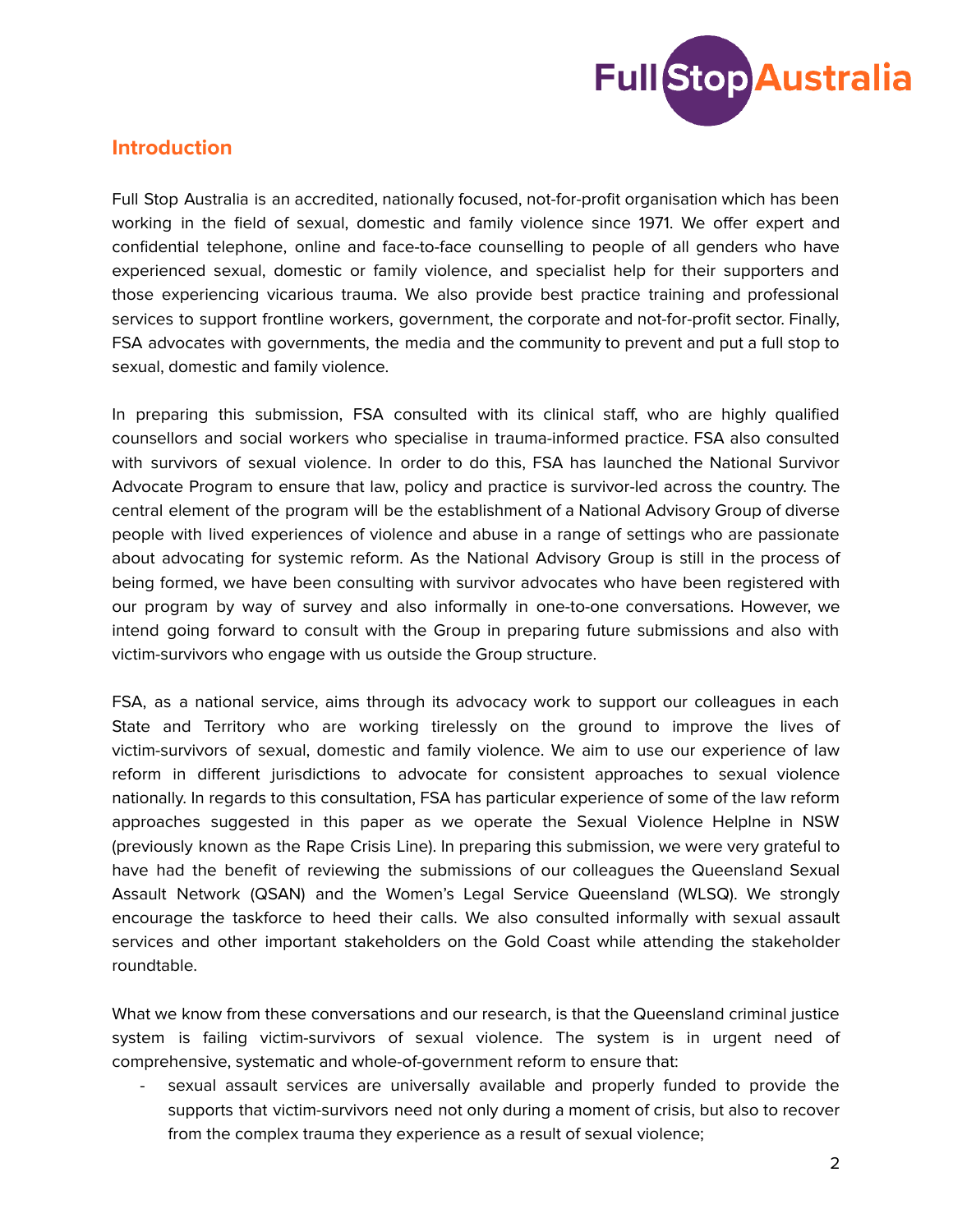

- comprehensive law reform is required to improve complainants' experiences of the criminal justice system including (but not limited to) the laws of consent, admissibility of evidence and procedural laws;
- substantial funding to develop and implement (in consultation with experts in the field and victim-survivors) training in responding to sexual violence, trauma-informed and cultural awareness training for every institution in society that responds to sexual violence whether it is the criminal justice system, health system or education system.
- substantial funding to develop and implement whole-of-community education and awareness raising of sexual violence, consent and coercive control in the context of sexual, domestic and family violence.

Unfortunately, Queensland is lagging behind other jurisdictions. As the horrific murder of Hannah Clarke and her children Aaliyah, Liana and Trey has shown us, we cannot afford to wait a moment longer. Every day that steps are not taken to change the system, is another day that more innocent lives are lost or forever ruined by the scourge of sexual, domestic and family violence.

Enough is enough.

We thank you for the opportunity to make a submission. This submission was prepared by Laura Henschke, Taran Buckby, Joanna Griffiths, and Leili Friedlander. We would be very happy to provide any further feedback to the Taskforce on any aspect of this submission. You can contact us at any time if you have any further questions at info@fullstop.org.au.

# **Cross-cutting issues**

Whilst crisis services exist for people impacted by sexual violence in Queensland, there is an alarming lack of services available to support people to recover from the violence and abuse they have experienced. We understand sexual violence services are not only critically underfunded, but not universally available, especially in rural and remote areas. QSAN for example, have said in their submission

Although the terms of reference of the Taskforce are to consider policy and legislative responses and not funding issues, the reality is that community discussion about sexual violence, prompted by the work of the Taskforce and similar work, heightens awareness of sexual violence and in turn will promote women and girls and other survivors to come forward to services to seek assistance. This is of course a positive by product of this work and the publicity surrounding it.

However, for QSAN services who have not had any substantive increase in core funding since their inception in 1996 (26 years ago), this is a concerning prospect. There are huge swathes of regional Queensland without a specialist sexual violence response, including Mt Isa and "blackspots" associated with service delivery, in other areas. In certain regions, there are waiting periods of up to 12 months to obtain sexual violence counselling and time limitations on those who are helped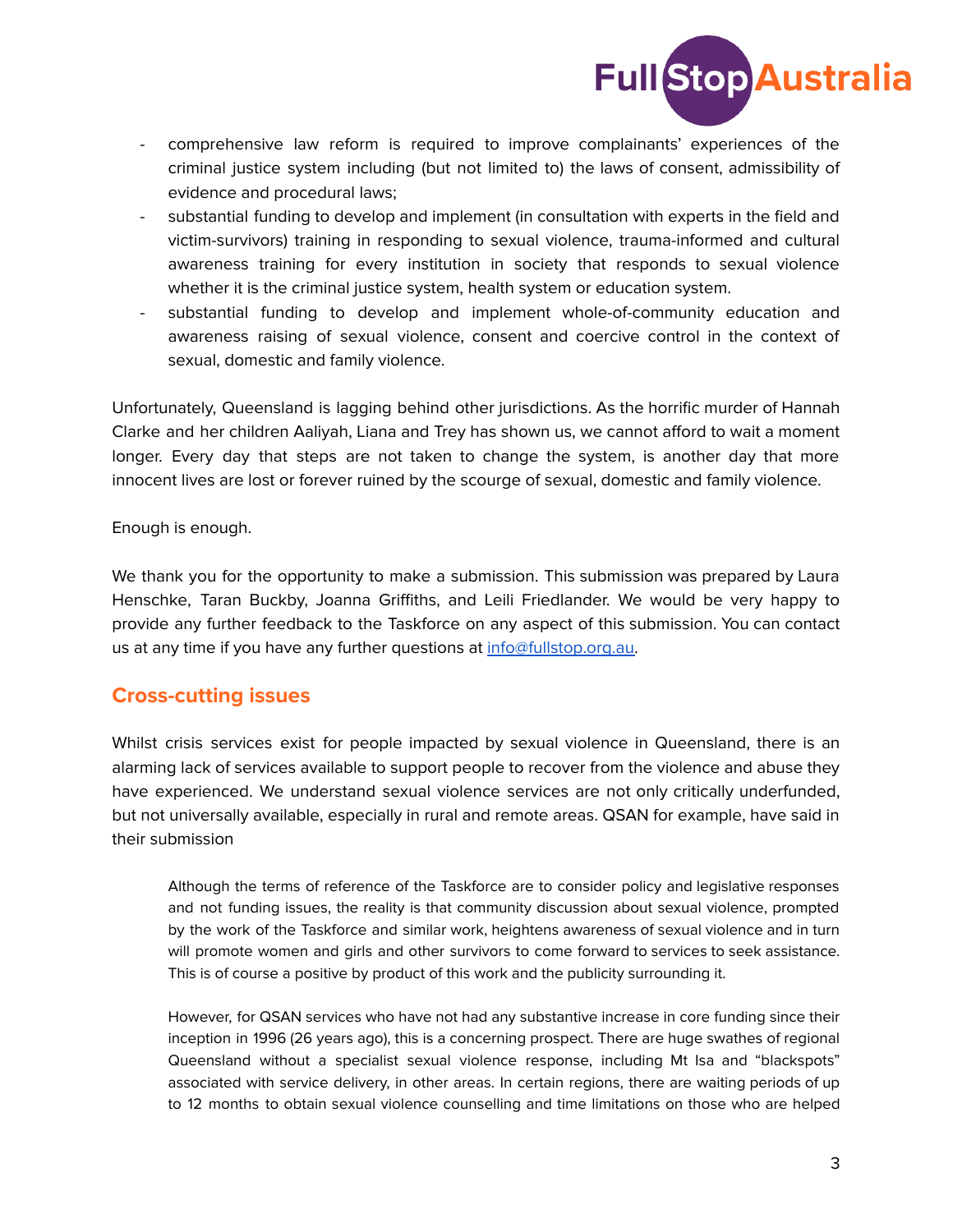

because of funding pressures, despite sexual violence responses often requiring long term therapeutic work.

QSAN is more than ready to assist the Taskforce and government in developing best practice responses to sexual violence in Queensland including our ideas on improving systemic issues, but it is within this 'funding context' and facing these 'funding pressures' that we provide this advice.

We strongly endorse their recommendations that:

- *●* Specialised sexual violence services are provided an immediate and urgent increase in long term core funding to ensure no women, men and children are turned away because of funding constraints.
- *●* That in the longer term, a full analysis is undertaken of sexual violence specialist services to determine current and future need, current gaps, to properly fund prevention work and respond accordingly to the recommendations. That this analysis appropriately considers:
	- *○* The longer term needs of therapeutic intervention for sexual violence victim-survivors,
	- *○* The profound impact on their mental health and welfare over a life-course,
	- *○* The different matters and responses required to different clients including adult survivors of child sexual abuse, child sexual abuse (victims and children displaying problematic sexualised behaviours), intimate partner sexual violence, victims of inter-generational abuse within their families, institutional sexual abuse (including in religious contexts), sexual abuse of people with disabilities in group homes or by other people, aged care issues and sexual harassment in the workplace.
- *●* That the State Governments continue funding and contribute to the expansion of the funding for a Queensland state peak body for sexual violence services to ensure that frontline experience is appropriately informing policy, service delivery and legislative development at a state and federal level and to provide support to services.

Notwithstanding that sexual violence services are drastically underfunded, another fundamental issue that is alluded to by our colleagues at QSAN, is that sexual violence service systems are geared towards providing an emergency crisis response and there are significant gaps in trauma specialist counselling and care navigation services for people impacted by violence and abuse, especially children and young people throughout their life course.

While mainstream mental health services exist for people impacted by complex trauma, treatment is fragmented, siloed, and in most cases focuses on one incident rather than a "whole of life"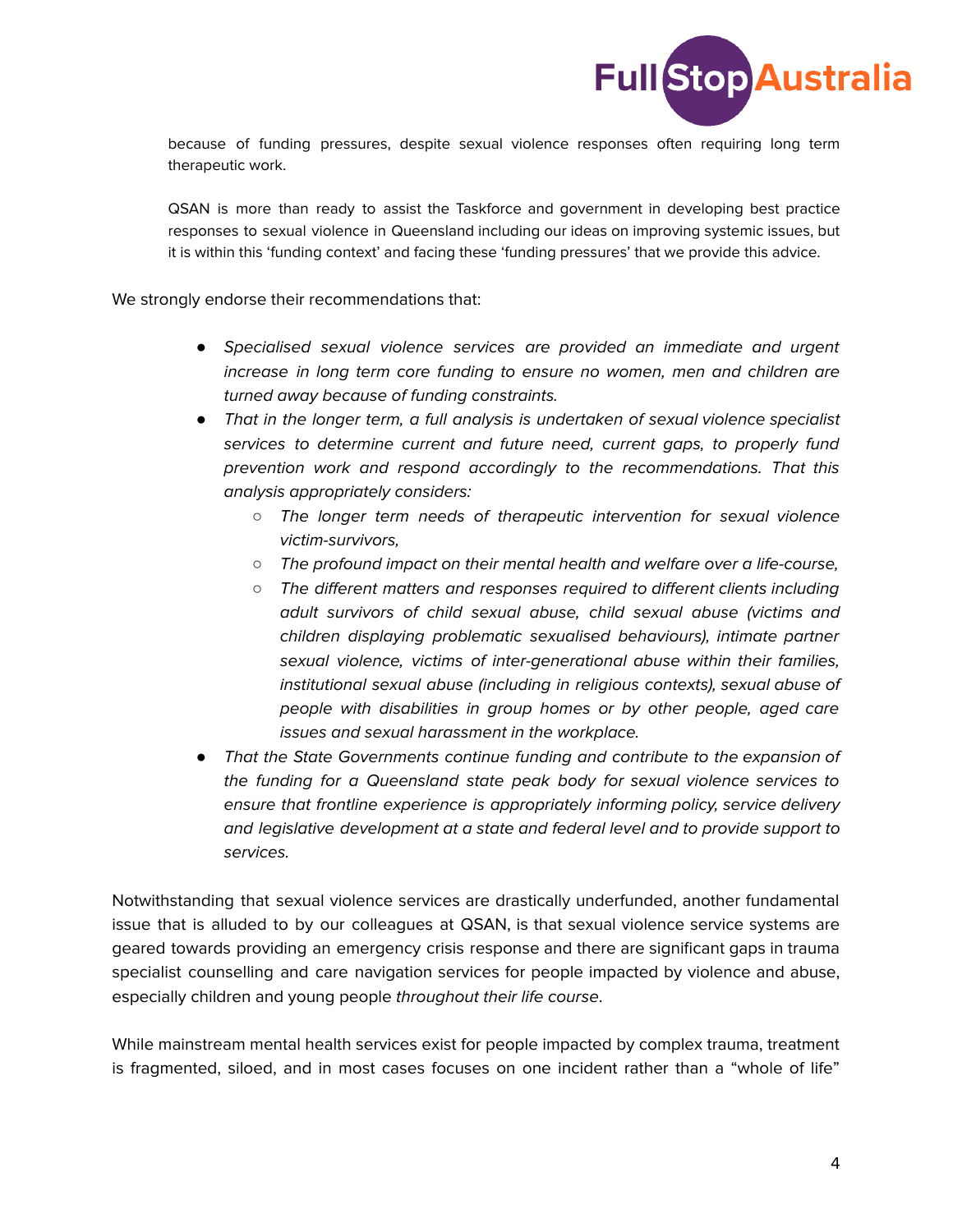

response to complex and intergenerational trauma. <sup>1</sup> Furthermore, we know that due to a lack of funding, there is also a lack of coordination of trauma management and recovery services, and no state or national body to support workforce development and specialisation.

As a result of this critical gap in the service system, people impacted by sexual violence are left to navigate complex health systems on their own, often falling between the gaps, and suffering from the physical, psychological, and relational impacts of unaddressed trauma. Common flow on effects of this include vulnerability to further victimisation from sexual violence, disengagement from social, educational, and vocational activities, and intergenerational trauma transfer.

These service gaps are not unique to Queensland. FSA has identified that there are service gaps across the country. The taskforce's review presents a unique opportunity for the Queensland Government to exercise leadership and commit to a significant investment in trauma recovery for victim-survivors of sexual violence in Queensland as per QSAN's reccomendations.

# **The impacts of trauma on victim-survivors of sexual violence**

The impacts of sexual violence are far-reaching for the individual and the community. Impacts for individuals include relationship breakdown, financial and housing insecurity, mental and physical injuries and ill health, substance abuse issues, complex trauma, and disrupted social and economic engagement. This includes injuries and homicide and poor mental health.

For children, the impacts of being exposed to sexual violence are magnified. Some common trauma impacts include the development of mental health issues, sleep disturbances, learning difficulties and behavioural problems. There is also evidence that living with family, domestic and sexual violence makes children more vulnerable to other forms of child abuse and neglect, including being sexually assaulted and/or using problematic and sexually harmful behaviours against other children.

More broadly, sexual, domestic and family violence impacts upon the community, placing greater strain on families, workplaces, and social, health and justice service systems. Intimate partner violence is estimated to cost the Australian economy over \$22 billion each year.<sup>2</sup>

Complex trauma results from multiple, repeated forms of interpersonal violence (including sexual violence) causing traumatic health problems and psychosocial challenges. Complex trauma is commonly associated with a wide range of psychiatric diagnoses and misdiagnoses, functional impairments, and an array of educational, vocational, relational and other health problems.<sup>3</sup> Depressive (36%) and anxiety (33%) disorders and suicide and self-harm (20%) are among the top

<sup>1</sup> ANROWS, Constructions of Complex Trauma and Implications for Women's Wellbeing and Safety from Violence: Key FIndings and Future Directions (Research to Policy and Practice, May 2020) 8.

<sup>2</sup> KPMG, The Cost of Violence Against Women and their Children in Australia (Report, 2016) 4.

 $3$  ANROWS (n 1) 7.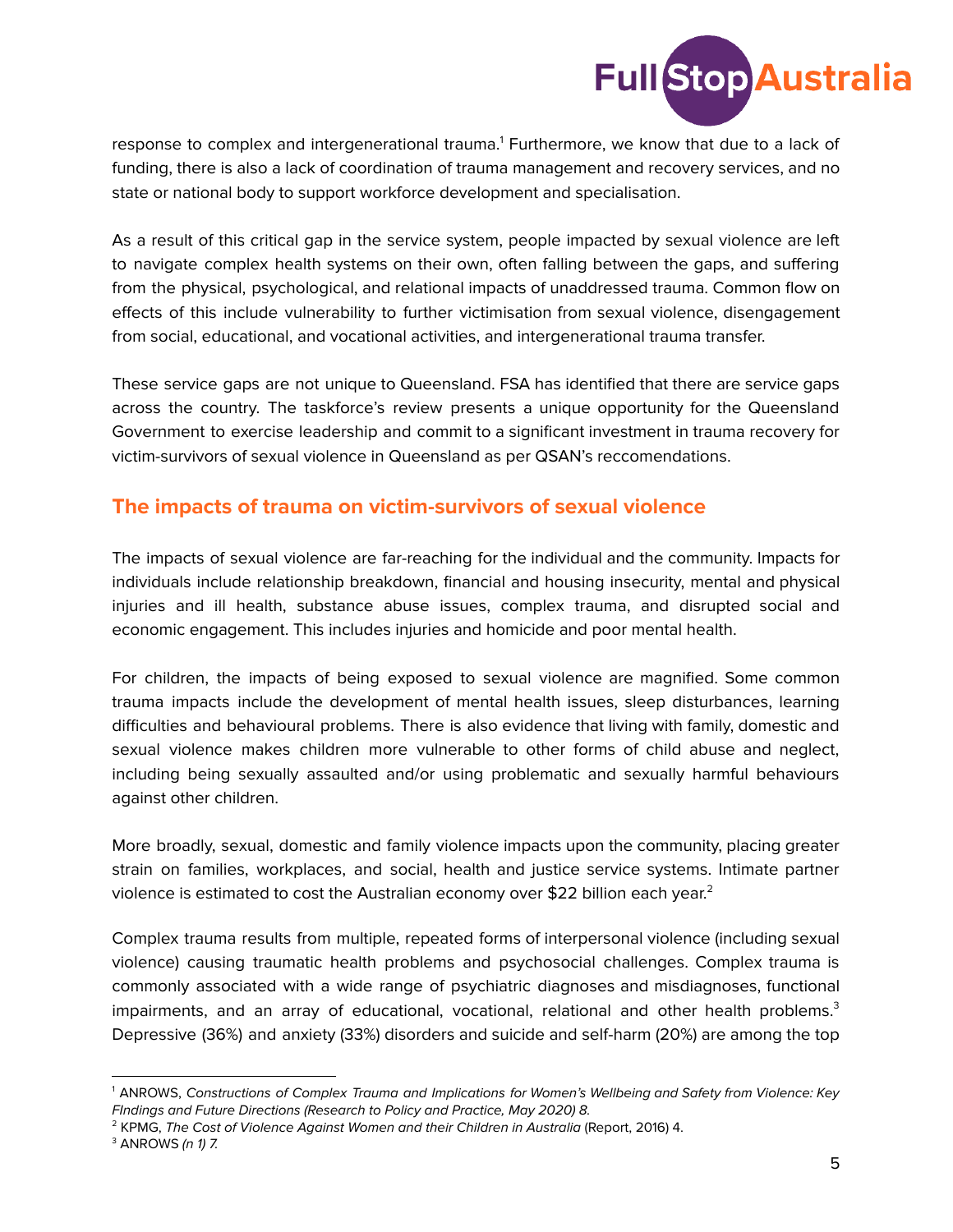

ten leading causes of the overall burden in women aged 18-44. <sup>4</sup> A large part of this is attributed to the complex trauma impacts of intimate partner violence. Moreover, women who have experienced sexual violence in childhood are three times more likely to experience violence by a partner compared to those not abused as children.<sup>5</sup> The compounding effect of intergenerational trauma in this regard often remains unaddressed and overlooked. $^{\rm 6}$ 

Short and long term mental health consequences associated with complex trauma can persist into the person's life course after the incident and after the violence has stopped.<sup>7</sup> People impacted by complex trauma are often in frequent contact with police and other crisis services and are regularly hospitalised as a result of additional experiences of family, domestic and sexual violence and the associated trauma impacts.<sup>8</sup> The damaging, pervasive and life-long impacts of sexual violence for victim-survivors encompass a broad spectrum of responses and symptoms and whilst healing is possible for everyone, the dynamics of post-assault support play a significant factor influencing the wellbeing, healing and recovery of sexual assault survivors. $^9$ 

As responses to sexual violence have evolved and the nature and complexities of this type of violence has become better understood, research and practitioners have identified the prevalence of trauma and the critical need for services that come in contact with sexual assault survivors to adopt a trauma-informed model of care. The Queensland Centre for Domestic and Family Violence Research reinforces the importance of incorporating trauma-informed care organisation-wide and asking victims how they can be supported towards their healing and recovery goals.<sup>10</sup>

#### **Intersectionality**

An important fundamental consideration when recognising and responding to trauma is an understanding that each victim-survivor is unique, has different needs and wants, and that many are subject to compounding forms of disadvantage and structural inequality. FSA strongly supports an intersectional framework which acknowledges the complex, intersecting needs and experiences of victims of sexual violence in the criminal justice system.

This includes not only recognizing (but also prioritizing in any policy responses) the needs of victim-survivors who are:

- Under 18 years of age;
- Elderly or living in aged care;

<sup>&</sup>lt;sup>4</sup> Australian Institute of Health and Welfare, Family, Domestic and Sexual Violence in Australia: Continuing the National Story (Report, 2019).

<sup>&</sup>lt;sup>5</sup> Ibid.

<sup>&</sup>lt;sup>6</sup> ANROWS, Violence Against Women and Mental Health (Research Synthesis, April 2020).

 $<sup>7</sup>$  Ibid.</sup>

<sup>&</sup>lt;sup>8</sup> Ibid.

<sup>&</sup>lt;sup>9</sup> Queensland Centre for Domestic and Family Violence Research, Trauma-informed Rresponses to Sexual Assault (Report, May 2020) 1.

<sup>&</sup>lt;sup>10</sup> Ibid) 4.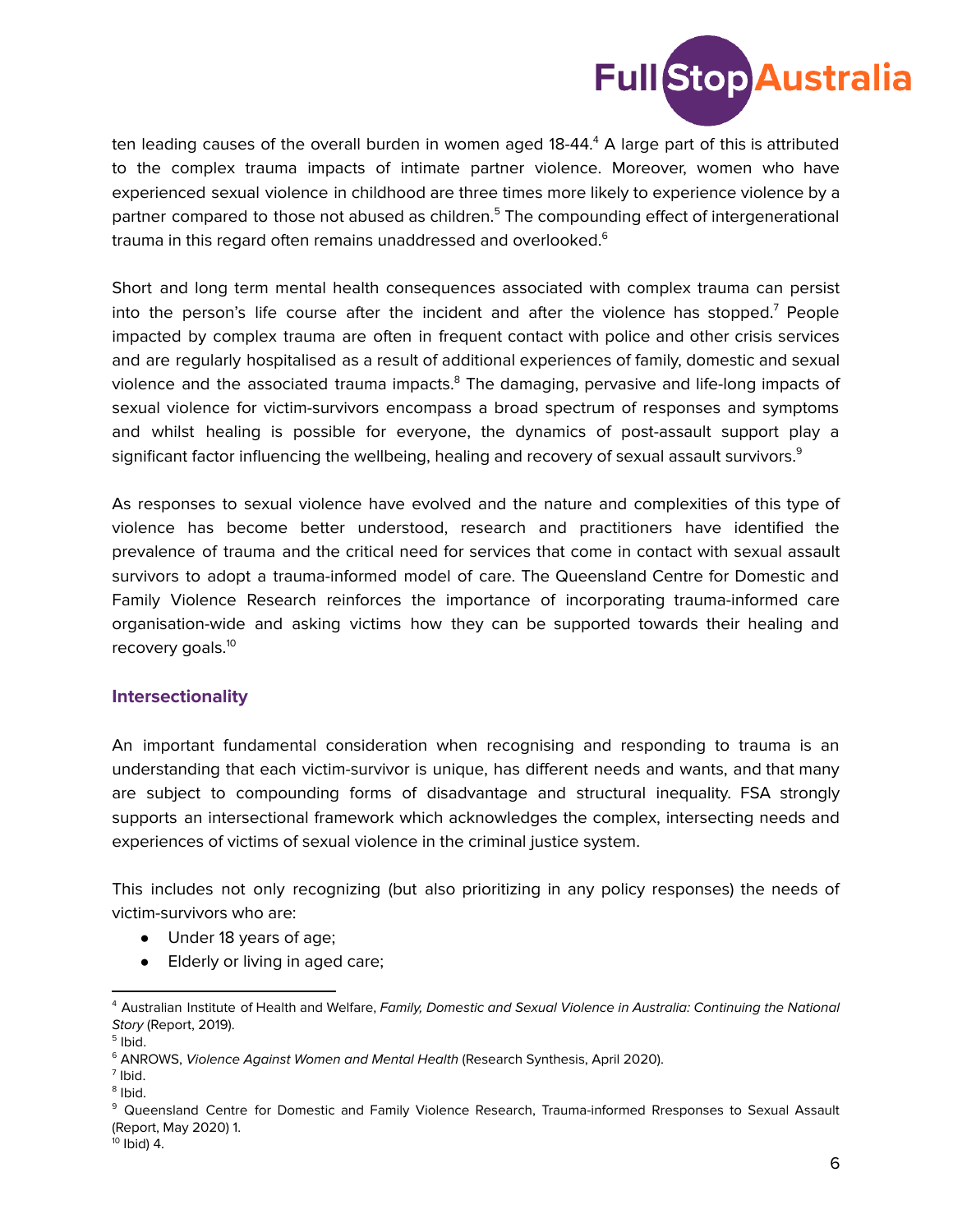

- Identify as living with a disability;
- Identify as Aboriginal and/or Torres Strait Islander;
- Identify as a member of the Culturally and Linguistically Diverse (CALD) community;
- Identify within the LGBTIQA+ community;
- Living on a student, migrant or refugee visa; and/or
- Currently experiencing homelessness.

All these factors significantly influence the experience and needs of victim-survivors navigating the criminal justice system.

Whilst being a victim of sexual assault is not unique to women and girls, they do however, make up most victim-survivors.<sup>11</sup> Further reports reveal that:

- Aboriginal and Torres Strait Islander women and girls are estimated to be at least three times more likely to experience sexual assault than non-Indigenous women in Australia.<sup>12</sup>
- A higher proportion of women aged 18 and with a disability or a long-term health condition experience sexual assault than those without a disability or a long-term health condition. 13
- Migrant and refugee women are more likely to be subjected to sexual violence when compared to Australian-born women. 14
- Transgender women of colour from CALD communities, as well as women and girls who identify as lesbian, bisexual or queer, experience additional prejudice and discrimination due to the intersection of gender, sexuality, social class, race and religion. Creating higher rates of experiences of violence and impacting how these women and girls navigate and access the criminal justice system. 15

Therefore, as is evident above, given the higher proportion and intersecting barriers of women and girls from diverse and marginalised communities, the specific needs and unique experiences of such communities need to be carefully considered and catered for when seeking to support victim-survivors of sexual assault.

#### **The importance of training in responding to trauma.**

When considering ways in which trauma can be better recognised and responded to at each point across the criminal justice system, FSA strongly urges for a commitment to orientation and training, ongoing reflective practice, alongside accountability and a comprehensive review of behaviours and institutional practices. Literature and research engaging with institutional and

<sup>&</sup>lt;sup>11</sup> Australian Bureau of Statistics (2016) Personal Safety Survey.

 $12$  lbid.

<sup>&</sup>lt;sup>13</sup> Australian Institute of Health and Welfare, Family Domestic and Sexual Violence in Australia (2018).

<sup>&</sup>lt;sup>14</sup> Marie Segrave, Rebecca Wickes and Chloe Keel (2021) Migrant and refugee women in Australia: the safety and security study Monash University (Report).

<sup>&</sup>lt;sup>15</sup> Australia's National Research Organisation for Women's Safety, Crossing the line: Lived experience of sexual violence among trans women of colour from culturally and linguistically diverse (CALD) backgrounds in Australia (2020).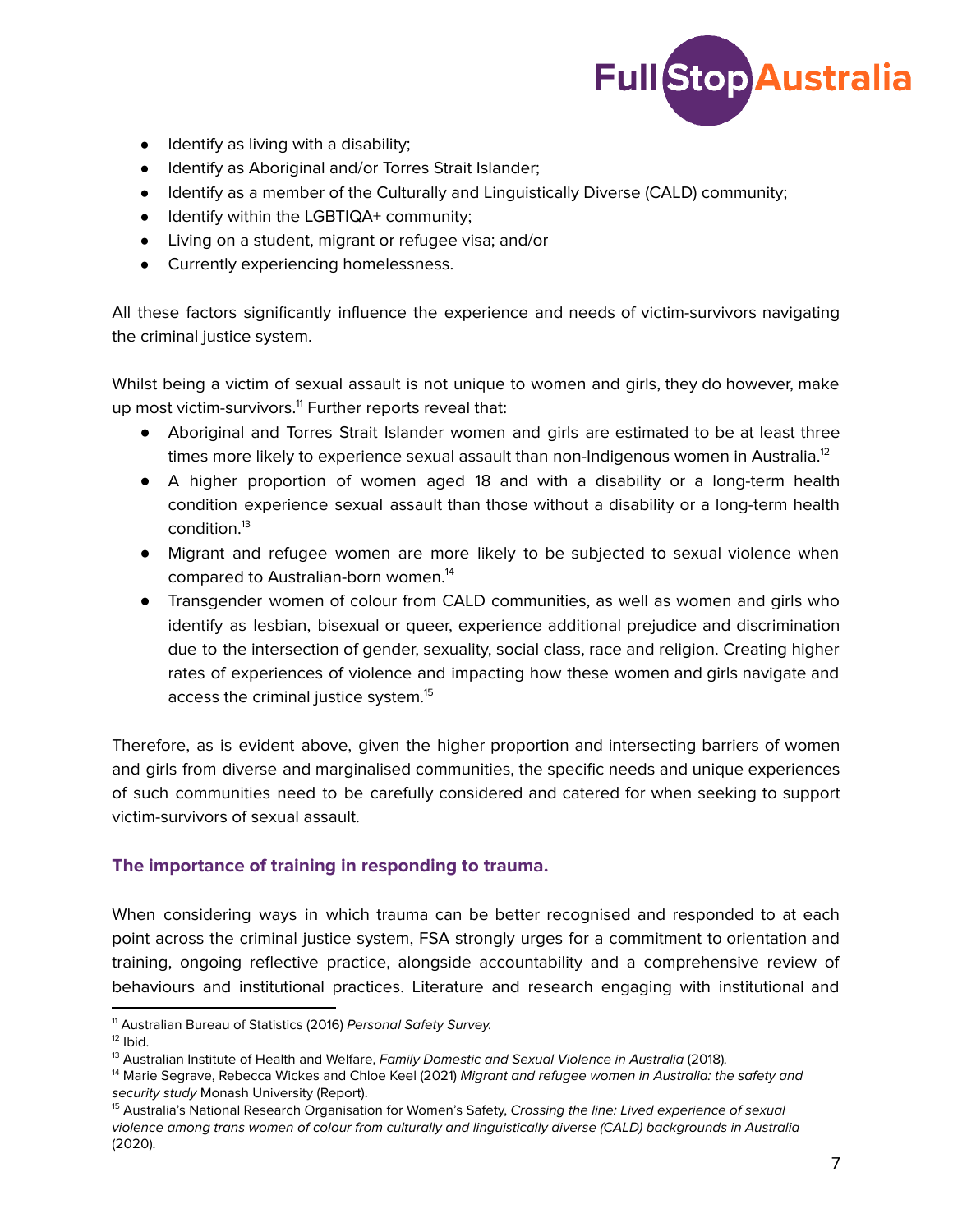

behavioural change shows that much is needed to successfully achieve system-wide reform to better practices and change engrained culture. 16

In this regard, we note and endorse the recommendations of our colleagues at QSAN and WLSQ with regards to specific training needs in the Queensland context.

FSA recommends significant training and awareness measures for all relevant law enforcement, healthcare, and justice system officials to ensure that sexual violence is recognised and responded to in an intersectional and trauma-informed way.

Such training and reform could involve:

- All relevant whole-of-system bodies undergoing trauma-informed and culturally specific training regarding sexual violence, informed and affirmative consent, sexual assault misconceptions or rape-myths.
- Committing to a trauma-informed model when supporting victims through the process of reporting and the criminal justice system. We note that the Queensland Police Service (**QPS**) has already committed to such a model which is a great first step, but more will need to be done to ensure that the the QPS operates in a trauma-informed way (as per our discussion on reporting, investing and charging sexual offences below). Such a commitment could involve actions such as providing consistency of case management, allowing for home visits to do police reports and interviews or providing victims with a social or support worker who can be present during the process.
- Better communication and signposting of forensic medial examinations and procedures so victim-survivors know what to expect of the process and development of protocols around the legal use of photographic and video evidence of sexual assault to better protect victim-survivors.
- Better communication of process and law in individualised language to ensure victim-survivors are making informed decisions and separation for magistrates hearing so victim-survivors do not encounter the accused.

When survivor-advocates from FSA's National Survivor Advocate Program were asked on how reporting their experience of sexual violence to Queensland police could be improved, two advocates offered the following insight:

## **"… more training in Trauma Informed Care for QPS and DPP staff. Hold space to express self. QPS staff and DPP control the conversation which for a lot of survivors of trauma, where power was taken from them, reporting this crime is regaining control. QPS need to be aware of this and allow space"**

<sup>&</sup>lt;sup>16</sup> Anthony Murphy and Benjamin Hine, 'Investigating the demographic and attitudinal predictors of rape myth acceptance in U.K. Police officers: developing an evidence base for training and professional development', (2019) 25(2) Psychology, Crime & Law 69-89.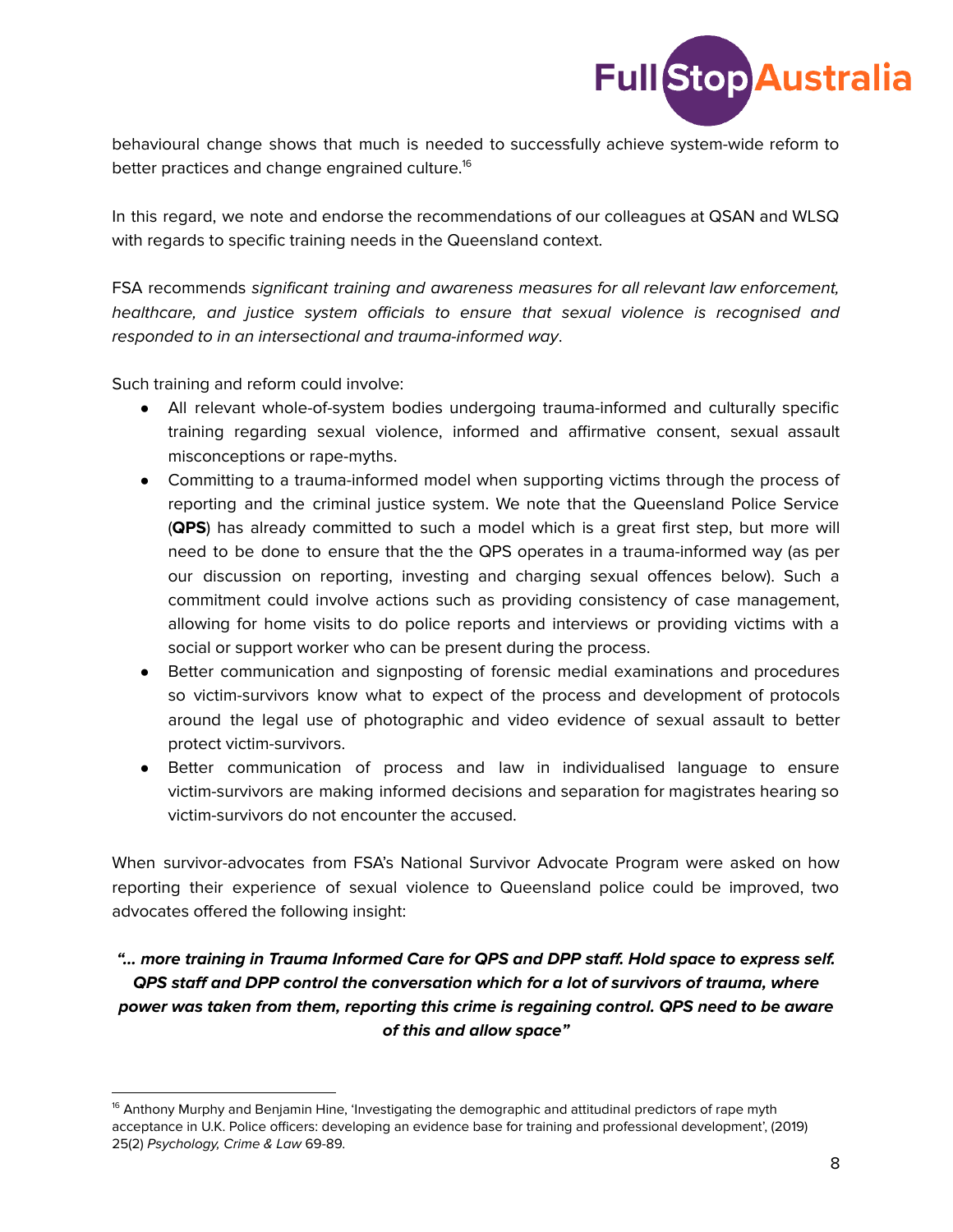

### **"The ability to do a police report somewhere other than the police statement, i.e., in comfort of own home or in a comfortable space/room at the hospital."**

When asked how prosecuting authorities, including Officer of the Director of Public Prosecutions could be improved for victims, whilst the major themes in the feedback involved giving back power to the complainant throughout the process and increased support, one survivor-advocate also reported that, **"… I had to see my attacker again for the first time waiting to go into the magistrates hearing, there wasn't a separate area delegated. I also had to request a screen** up so he wasn't looking at me - this should be a given, not a request... the Court process was **traumatic. Being bounced from lawyer to lawyer at DPP although helpful, it would have been better to have support throughout from one lawyer."**

This speaks to the importance of judicial officers and courts staff allowing for greater flexibility to allow for trauma-informed practice, and improved communication and support for complainants throughout the criminal justice process.

When asked how the court and judicial processes could be improved for victim-survivors, survivor-advocates offered the following

## **"A delegated area for the victim and support people to sit/wait in, away from the public area and the attacker who can openly linger around."**

## **"Support animals should be allowed to support in court if friends are unable to due to being witnesses in the case"**

## **"I know it was necessary but having graphic photos and videos shown to all involved in the case, including lawyers, jury etc. of my private parts was extremely traumatising."**

Specific measures which could be introduced to make the court system more trauma informed are discussed in more detail below.

## **Protecting and Promoting Human Rights**

We are particularly concerned about QSAN's observation in their submission that

An increasingly problematic issue is that the Human Rights Act (HRA) only specifically recognises the rights of a "person charged in a criminal process" in Queensland and does not specifically recognise the human rights of the victim of the offence, including the human rights of children who are victims. The lack of specific reference to victims means for all intent and purposes in Queensland, the rights of the defendant, in practice are elevated above other rights in the criminal process.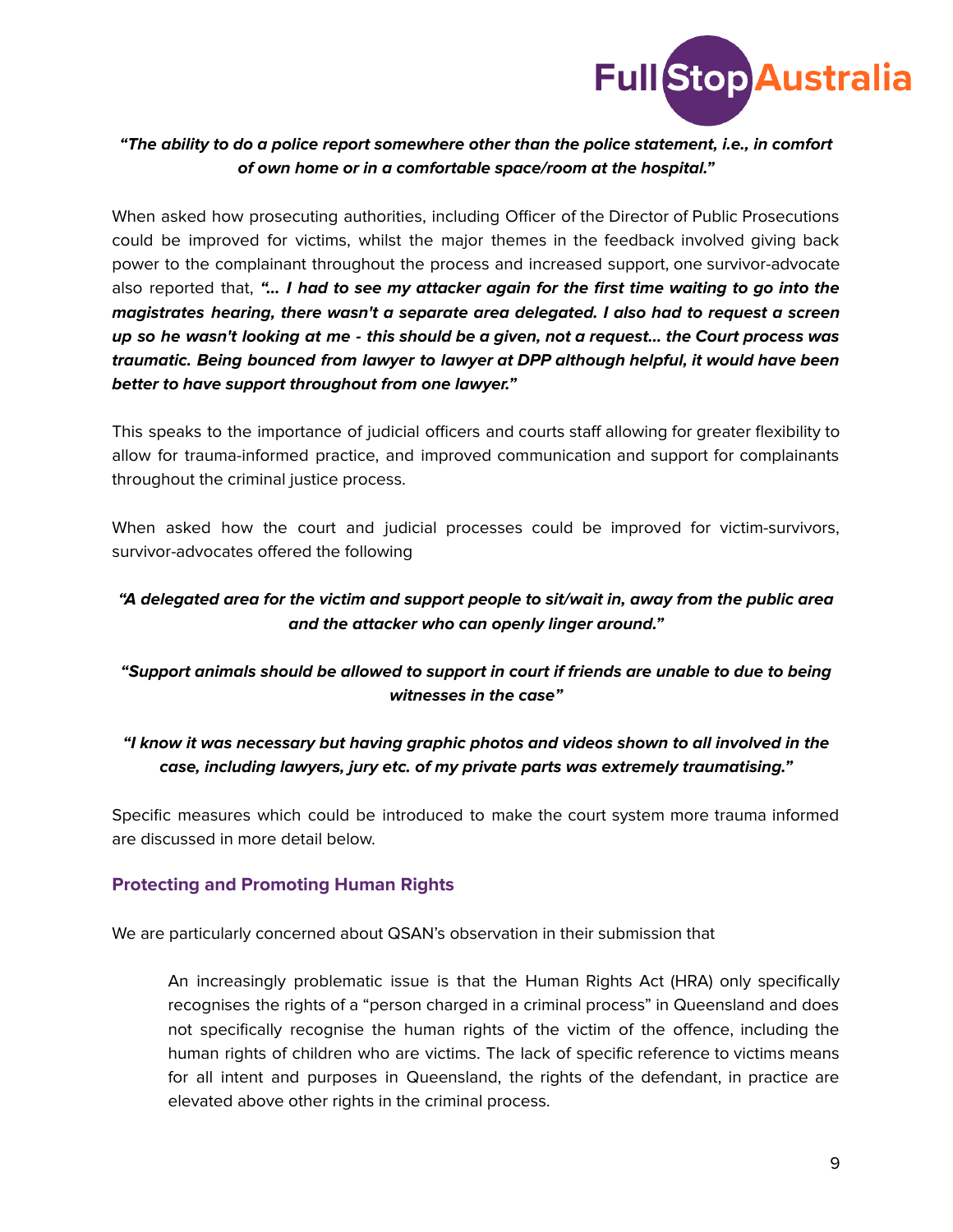

FSA supports and endorses the recommendations of its colleagues QSAN and WLSQ in relation to urgent steps that must be taken to immediately strengthen human rights protections for survivors of sexual violence in Queensland.

# **Community understanding of sexual offending**

In recent years, there has been a rise in community-led movements opposing norms of gender inequality and violence which drive sexual harassment, sexual assault and child sexual abuse. $^{\textrm{\textsf{17}}}$ This renewed focus in Australia on law reform in relation to sexual offences resulted in the Queensland Law Reform Commission (QLRC) reviewing and publishing their recent report on the state's sexual consent laws.<sup>18</sup> Despite significant lobbying by many calling for comprehensive changes,<sup>19</sup> the five recommendations from the QLRC report failed to substantially change or strengthen the existing law, and do not properly address the problems of rape myths and community attitudes which prompted the review in the first place. In our respectful submission, the outcomes of this report were disappointing and will be discussed in further detail below.

In our experience (and contrary to what the QLRC report found), rape myths persist strongly not only in the criminal justice process but in every institution and sector of the wider community. Rape myths are understood as the prejudicial, stereotyped or false beliefs about rape, rape victims and rapists.<sup>20</sup> These myths extend to prescriptive beliefs about the scope, causes, context and consequences of sexual aggression which serve to deny, downplay or justify sexually aggressive behaviour of (usually) men against (usually) women and girls.<sup>21</sup> These societal and community attitudes impact heavily on a survivor's experience of the criminal justice system in every fundamental respect whether it is through having to ensure a significant and particularly traumatising aspects of the trial (such as cross examination) or at the very beginning of a matter when attending a police station to report a sexual assault. In our view,, until the prevalence of rape myths are acknowledged not only by key actors in the criminal justice system but in the machinery of government, the criminal justice system will continue to fail survivors as it is currently doing.

The most prominent and pervasive examples of rape myths (which we see commonly occurring in criminal trials) reflect community beliefs that if women do certain things (such as wear certain clothing or answer a certain question) they are asking to be raped, ultimately resulting in societal

 $17$  Rachael Burgin and Jonathan Crowe, 'New South Wales Law Reform Commission draft proposals on consent in sexual offences: a missed opportunity?' (2020) 32(3) Current Issues in Criminal Justice, 346.

<sup>&</sup>lt;sup>18</sup> Queensland Law Reform Commission, *Review of consent laws and the excuse of mistake of fact (Report, June* 2020).

<sup>&</sup>lt;sup>19</sup> Jonathan Crowe, Queensland rape law 'loophole' could remain after review ignores concerns about rape myths and consent (August 2020)

<sup>&</sup>lt;https://theconversation.com/queensland-rape-law-loophole-could-remain-after-review-ignores-concerns-about-rape-m yths-and-consent-141772>.

 $^{20}$  Joseph Briggs and Russ Scott, 'Rape myths and a reasonable belief of consent R V Lazarus [2017] NSWCCA 279' (2020) 27(5) Psychiatry, Psychology and Law 750, 759.

 $21$  lbid.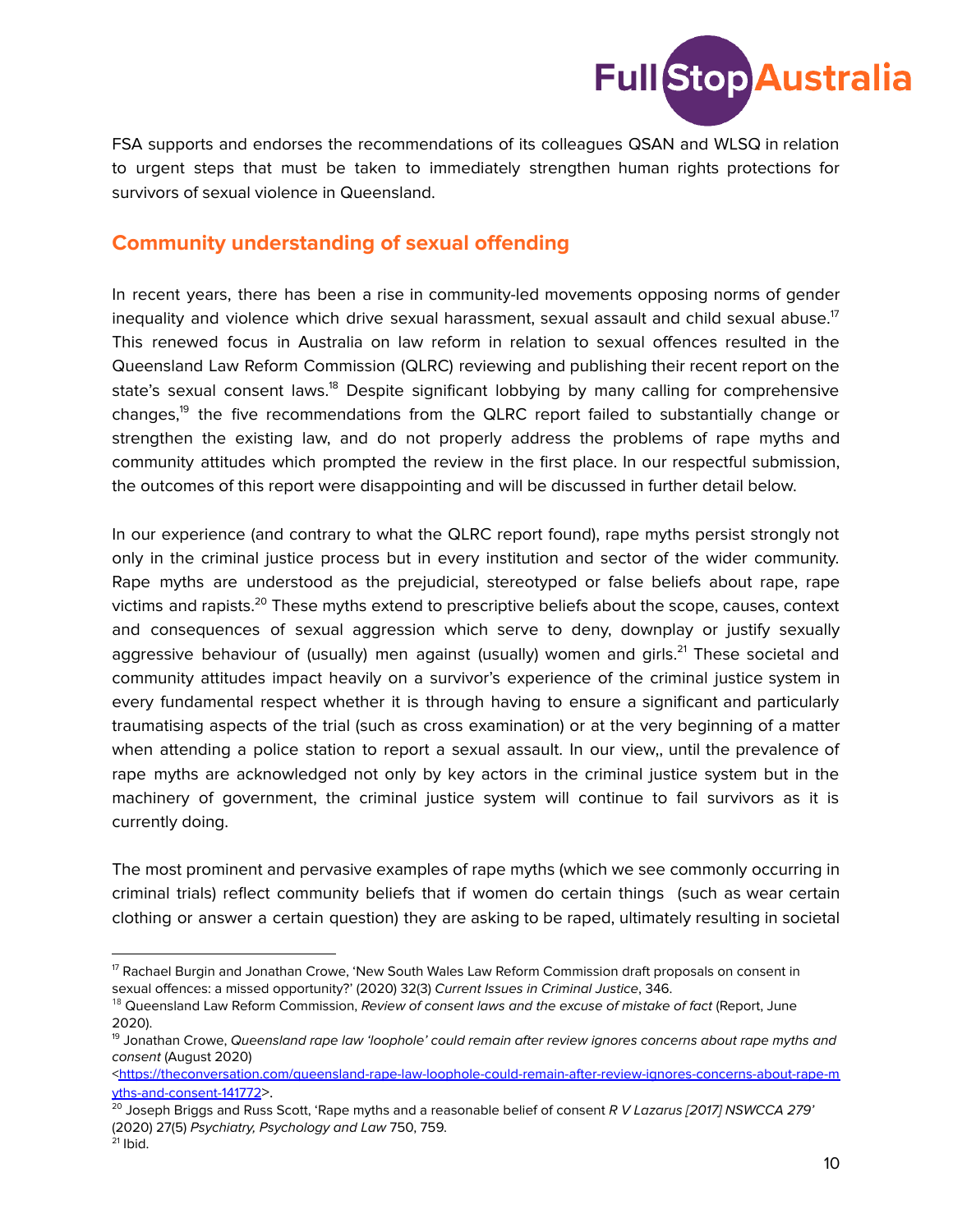

and cognitive notions that 'rape fantasies are common in women' and that 'she asked for/wanted it'.<sup>22</sup> Such bigoted beliefs about rape and rape myths have been found as a substantial factor for jurors on the issue of consent, with research revealing that jurors have strong expectations about how a 'real' rape victim behaves which ultimately contributed to rates of acquittal.<sup>23</sup>

Some other examples of negative perceptions of rape complainants included:

- The complainant had flirted and danced with the accused before the rape;
- The complainant did not scream or call for help during the rape;
- The complainant did not immediately leave the scene of the rape;
- The complainant did not incur any physical injury and there was no medical evidence of physical injury;
- The complainant delayed making a report to police; and
- $\bullet$  The complainant did not appear distressed giving evidence of rape.<sup>24</sup>

Further, throughout rape and sexual assault trials, defence counsel may draw upon such themes of rape myths to discredit the complainant and suggest the complainant was unclear or ambivalent in indicating their lack of consent. 25

A survivor-advocate from FSA's National Survivor-advocate Program spoke to such impacts of rape myths throughout their process in the Queensland criminal justice system, reporting that they felt community attitudes and rape myths impacted their experience through **"…opinions about being drunk, [what] clothes I wore etc. It was good that I was able to have name suppression throughout the process."**

#### **Consent**

Crimes of rape and sexual assault throughout Australia are defined by reference to the absence of consent. <sup>26</sup> Whilst all jurisdictions across Australia require consent to be either freely or voluntarily given, consent to sex does not necessarily require that consent be positively expressed.<sup>27</sup> As such, consent may be inferred from certain circumstances, including a failure to act by the complainant, level of intoxication.

Recent advocacy and discussion of consent law in Australia have suggested that the law should move in the direction of an affirmative consent model.<sup>28</sup> In our view, a true affirmative consent standard requires that a person demonstrates an ongoing willingness to engage in a sexual act

 $22$  lbid.

 $23$  lbid.

<sup>&</sup>lt;sup>24</sup> Australian Institute of Criminology the Impact of Pre-Recorded Video and Closed Circuit Television Testimony by Adult Sexual Assault Complainants on Jury Decision-Making: An Experimental Study (2006).

<sup>&</sup>lt;sup>25</sup> Jennifer Temkin, Jacqueline Gray and Jastine Barrett, 'Different functions of rape myth use in court: findings from a trial observation study' (2018) 13(2) Feminist Criminology 205, 219.

<sup>&</sup>lt;sup>26</sup> Burgin and Crowe (n 15) 347.

 $27$  lbid.

<sup>&</sup>lt;sup>28</sup> Ibid 348.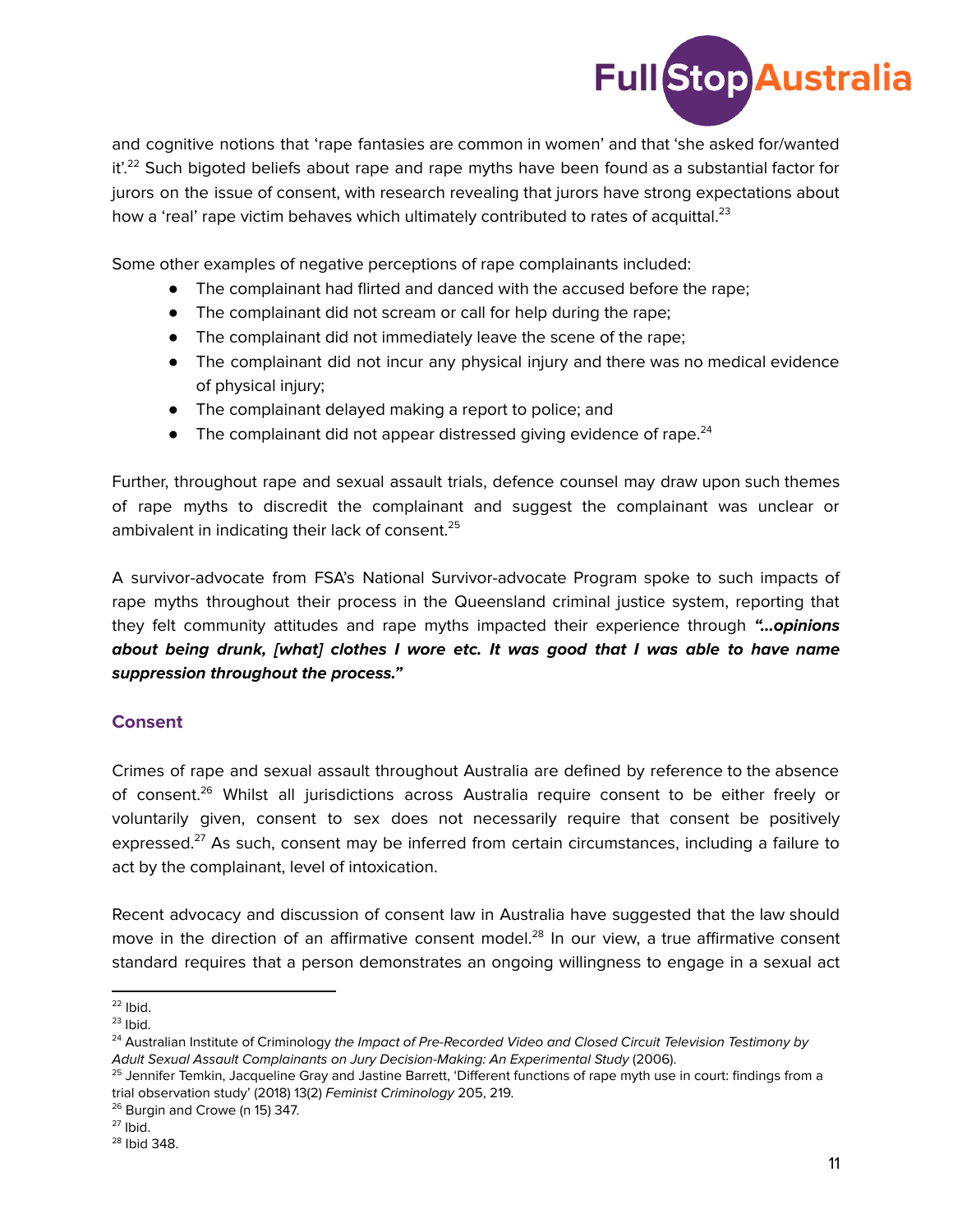

either verbally or through their actions. It requires that for consent to be legally effective, it must be positively expressed in some way. Further, an affirmative model of consent ensures that a defendant cannot escape responsibility for committing rape or sexual violence against someone by claiming to have made a mistake, as the defendant must take positive steps to communicate with the other person and thus ascertain their willingness to take part in the sexual act. $^{29}$ 

Given this standard, consent therefore would not be inferred from the complainant's actual or perceived behaviour, nor could it be implied from lack of resistance or based on a pre-existing relationship between parties. Moreover, there would be no responsibility of revoking or expressing non-consent by the complainant to sexual acts or changed conditions due to consent itself being defined by the positive communication and expressed willingness by both parties.

As such, FSA urges the Women's Safety and Justice Taskforce to consider the implementation of an affirmative model of consent across the Queensland jurisdiction (which will be discussed in future detail below).

In September 2020, the NSW Law Reform Commission published a report providing recommendations to change the state's consent laws.<sup>30</sup> In November 2021, affirmative consent laws were passed in the NSW parliament, showcasing the opportunity for Queensland to move towards an affirmative model of consent and in turn create positive reform for victim-survivors of sexual violence.

#### **Improving community understanding**

Social narratives of both consent and rape myths reflect the broader social and cultural issues of gender equality in Australian communities.<sup>31</sup> And whilst the law can play a role in addressing these issues by providing clear guidance and offering definitions of consent which reflect respectful relationships, more needs to be done to ensure the community understands consent and misconceptions about rape myths.

FSA notes the work and advocacy from activists such as Chanel Contos, who is changing the conversation Australians are having around consent. In March 2022, Teach Us Consent, Contos' organisation received \$8.51 million in funding over 5 years to develop resources in collaboration with Our Watch.<sup>32</sup> These resources will intend to deliver holistic sexual consent education which seeks to inform young Australians on matters of consent and respectful relationships.

Whilst FSA welcomes this funding announcement, further resourcing is needed to ensure consent education programs are effective to reshape the sex education system across Australian

<sup>&</sup>lt;sup>29</sup> lbid.

<sup>&</sup>lt;sup>30</sup> New South Wales Law Reform Commission, Consent in Relation to Sexual Offences (2020).

<sup>&</sup>lt;sup>31</sup> Burgin and Crowe (n 15) 349.

 $32$  Teach us Consent (April 2022) < Homepage - Teach us consent >.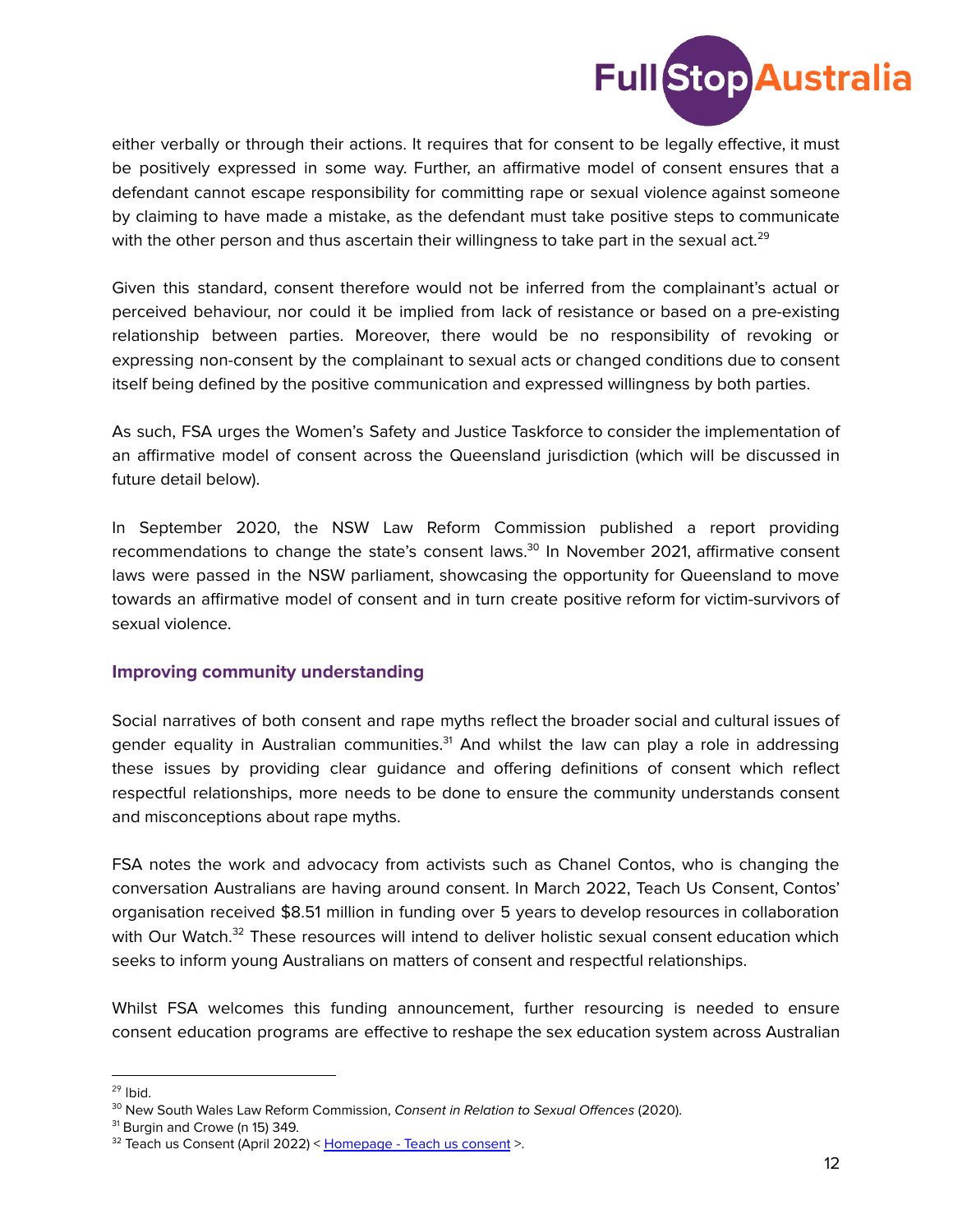

schools. In addition, the States and Territories have a role to play in working with the Federal Government to implement consent education in schools and the wider community. Also of note is the importance of incorporating LGBTIQA+ and queer sex education within these resources to capture the diversity within Australian relationships and ensure that consent sex education is not strictly heterosexual and considers a diversity of relationships within its scope.

In terms of an example of a consent campaign that could be developed by the Queensland Government, the NSW Government has recently released its consent campaign MakeNoDoubt<sup>33</sup> to complement existing affirmative consent laws.

#### **Barriers to reporting**

Extensive research highlights the barriers victims face in deciding to report a case of sexual violence.<sup>34</sup> Barriers range from confusion or guilt about the offence, fear of the perpetrator or that they will not be believed, a perception of the criminal justice system being difficult, stressful, expensive and a time-consuming process which requires the victim to expose themselves to not only police and public scrutiny, but also potential cross-examination. <sup>35</sup> These barriers can have serious legal and psychological consequences for both the complainant and others involved . $^{36}$ 

These barriers make it difficult for victim-survivors to report leading to either delayed or non-reporting, with research highlighting that 83.1% of Australian women did not report their most recent incident of sexual violence to the police.<sup>37</sup>

We are also aware that sex workers in Queensland face significant barriers in reporting sexual violence to QPS, not only due to the many negative myths and stereotypes that persist about sex work but also because sex work has not been fully decriminalised in Queensland. In our experience, this presents a significant disincentive for sex workers to report sexual violence for fear of prosecution. We understand that the QLRC will also be considering decriminalising sex work in an upcoming review, and we look forward to hearing the outcome of that review at the end of this year.

We consulted with Queensland survivor-advocates regarding their experiences with reporting to QPS. An FSA survivor-advocate explained that before reporting the sexual offence to Queensland police they considered **"… If I would have to face the perpetrator in Court. If I reported, would my information become public information? What the process involved [and] would my counselling records be subpoenaed."**

<sup>33</sup> Make no doubt (nsw.gov.au)

<sup>&</sup>lt;sup>34</sup>Australian Institute of Family Studies, Challenging misconceptions about sexual offending: Creating an evidence-vased resources for police and legal practitioners (Report 2017)

<sup>35</sup> Ibid 3.

<sup>&</sup>lt;sup>36</sup> Ibid.

 $37$  lbid 4.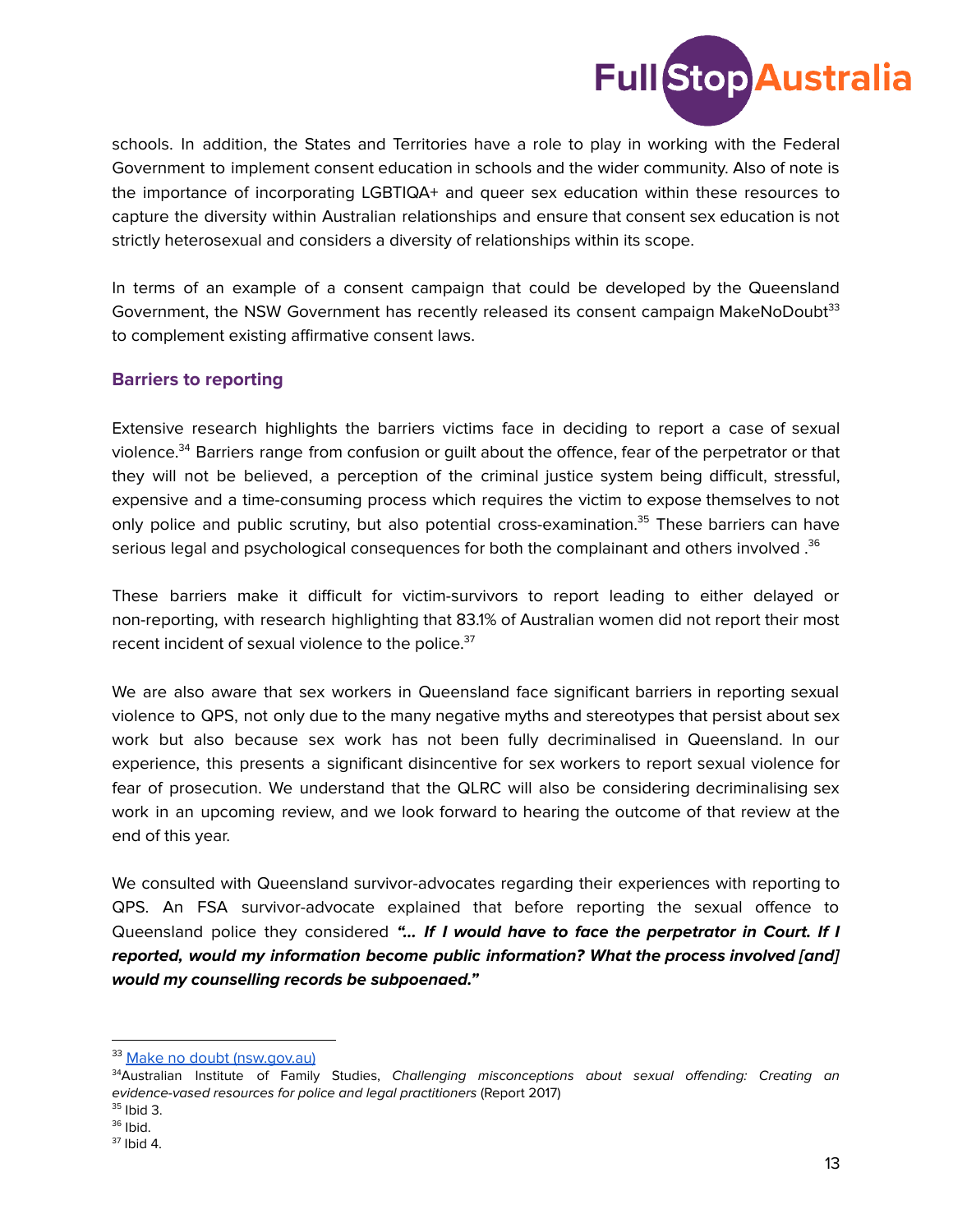

When asked what could be done to reduce the barriers in reporting sexual violence, the survivor-advocate recommended that **"social workers or support workers that can be with you as a support person during the police report process, [and the] ability to do a police report somewhere other than the police station, i.e., in comfort of own home or in a comfortable space/room at the hospital"** would better support victim-survivors going through the reporting process.

#### **Public reporting on sexual offending and domestic and family violence**

FSA submits that the rights of victim-survivors should be paramount in any consideration of open justice. We support the presumption that all proceedings for sexual, domestic and family violence be as confidential as possible, subject to the view of the victim-survivors themselves.

We strongly support the principle that victim-survivors have a right to be heard, but they need to be supported to make their voices heard (for example, through counselling and legal representation). This is consistent with the Charter of Victims' Rights.<sup>38</sup>

We believe this is so because proceedings relating to sexual violence involve specialised considerations which are discussed at different points in this submissions including:

- Delays in reporting due to fears of disclosure and the stigma and shame attached to proceedings. Victim-survivors might delay reporting for many years<sup>39</sup>;
- The overrepresentation of vulnerable societal groups including Aboriginal and Torres Strait Islander people, culturally and linguistically diverse and LBTIQ+ communities and older women;
- The likelihood that disclosure of the accused's identity might also reveal the victim's identity (particularly in rural or remote communities);
- Court processes including the giving of evidence and victim impact statements which are re-traumatising for victim-survivors, particularly children (who are society's most vulnerable); and
- Very low levels of reporting, prosecution and conviction of sexual assault

We strongly support any reforms of Queensland law which are aimed at giving victim-survivors the option to speak about their experiences, should they choose. We submit that the option should be provided, so long as they are supported to speak out and are fully informed as to their options.

We recognise and acknowledge the empowerment that comes from victim-survivors telling their stories. We know from our experience that speaking out about sexual violence can be important

<sup>&</sup>lt;sup>38</sup> Victims of Crime Assistance Act 2009 (QLD), s. 8(1)(b).

<sup>&</sup>lt;sup>39</sup> See, eg, Patrick Tidmarsh and Gemma Hamilton, 'Misconceptions of sexual crimes against adult victims: Barriers to justice' (2020) 611 Trends and Issues in Crime and Criminal Justice <https://doi.org/10.52922/ti04824>.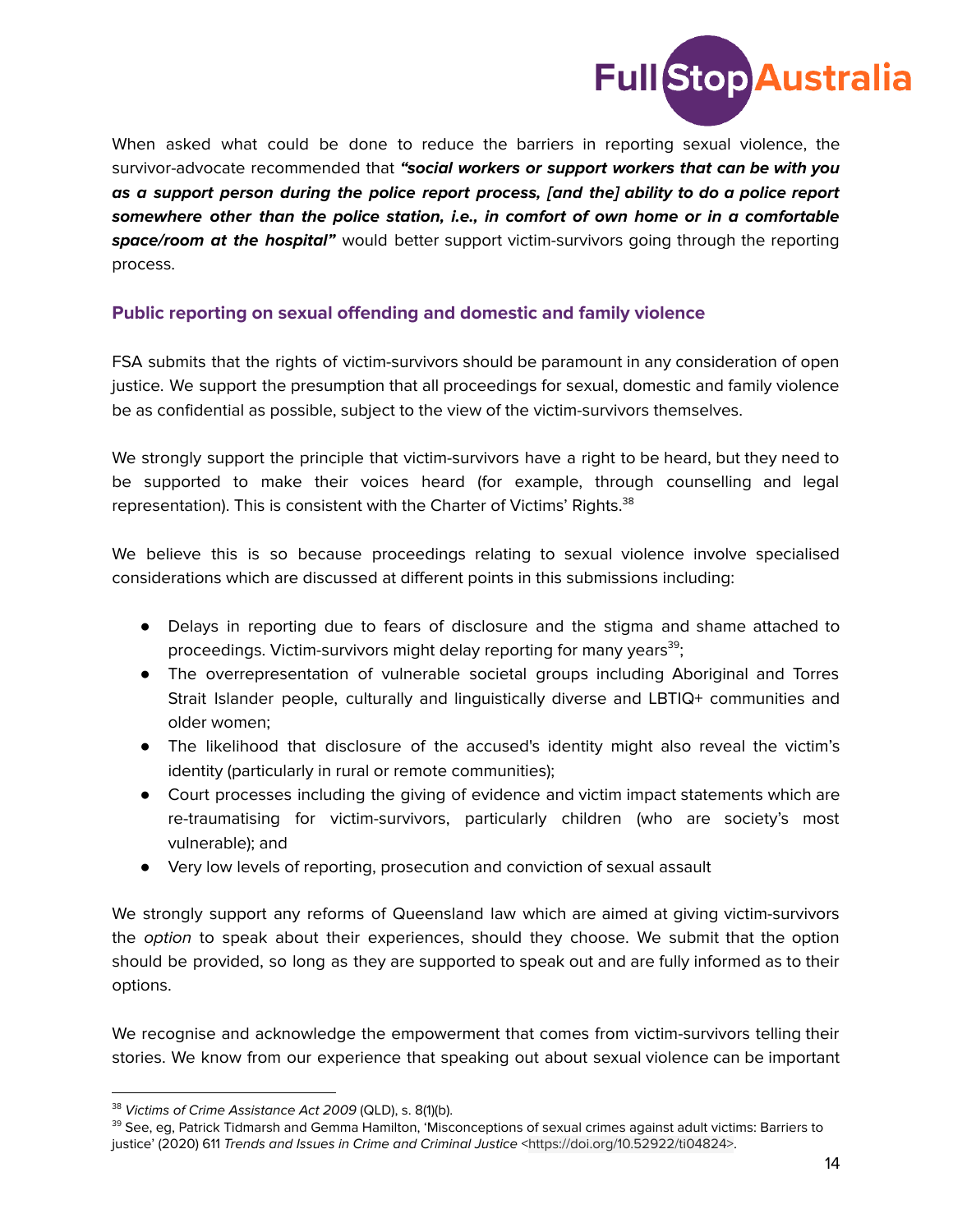

to individual recovery. We also know that the ability to speak out can address barriers to justice and foster community understanding about the nature and extent of sexual violence.

However, it should also be mentioned here that speaking out can come at great personal cost. In high-profile matters, victim-survivors might be under great public and media pressure, and this can be re-traumatising. Therefore, if consent is to be granted, it must be informed consent. We know that in other jurisdictions, inserting a requirement that any consent to publication be informed, can assist in ensuring that victim-survivors are only speaking out when they have made a free and informed choice.

However, we note that in addition to any legislative reforms, victim-survivors also need to be provided with wrap-around services to help them to safely disclose and that these services should include (but not be limited to) counselling and legal advice. Funding legal representation for complainants in sexual assault matters would go some way to achieving this where proceedings are ongoing.

# **Reporting, investigating and charging of sexual offences**

We warmly welcome the Queensland Police taking steps to develop its sexual violence response strategy 2021-2023 <sup>40</sup> and its vision to create:

A victim-centric, trauma-informed sexual violence response that protects the community, strengthens public confidence, and contributes to Queensland and National integrated action plans.

We look forward to seeing the Queensland Police Service meet the goals and actions set out in the strategy. While we warmly welcome the strategy and believe it is a long-needed step in the right direction. We submit that more needs to be done now to improve complainants' experiences of the reporting, investigating and charging process.

We endorse the recommendations of QSAN and WLSQ in relation to urgent reforms required to improve the reporting, investigating and charging of sexual offences.

We also recommend that the Queensland Police Service take steps to:

- *●* Develop a specific action plan (in collaboration with Indigenous communities) to address sexual violence in Indigenous communities.
- *●* Develop a specific action plan to address sexual violence in other priority populations (such a young women, women with a disability, CALD women and women in regional, rural and remote areas).

<sup>40</sup> Queensland Police Service, Sexual Violence Response Strategy 2021-2023, (Report, October 2021) <QPS-Sexual-Violence-Response-Strategy-2021-23.pdf (police.qld.gov.au)>.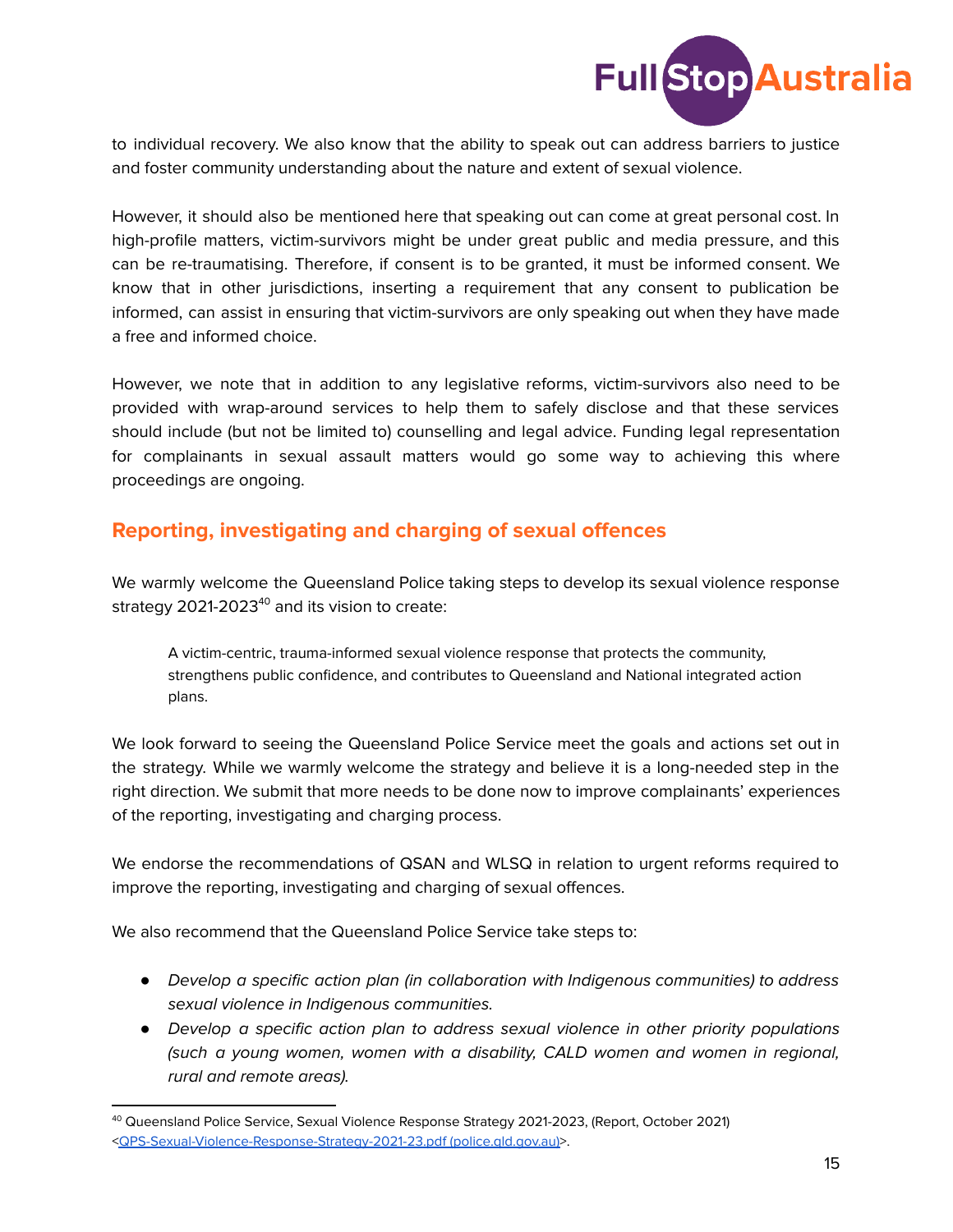

- *●* Develop a specific action plan to address sexual violence of older women and women with a disability in institutional and non-institutional contexts.
- *●* Reorientate police recruitment processes to increase the uptake of officers with the appropriate skills, experience and attributes to effectively respond to survivors in a trauma-informed way.
- *●* Sexual Violence Liaison Officers should not only be universally available, but should also be tailored to meet the needs of individual communities (for example, an Aboriginal Sexual Violence Liaison Officer should be available to assist Aboriginal communities).
- *●* Female interpreters should be universally available for all survivors of sexual violence when dealing with police at all times.
- *●* QPS need to more regularly partner with non-government organisations and local communities to develop community-driven solutions to sexual violence.
- *●* QPS to consider a collaborative model of service response whereby police officers are accompanied by sexual violence workers on callouts and at each major police station for over the counter complaints.
- *●* Establish a state-wide automatic referral process for sexual assault and sexual harassment matters, including those which occur in non-domestic settings. These could be triaged through the state-wide sexual assault service to local sexual assault services.
- *●* Develop comprehensive and regular training for all officers (devised in consultation with specially trained experts) on responding to sexual, domestic and family violence and in particular on the following topics:
	- *o* Understanding and recognising coercive controlling behaviours in the context of sexual violence;
	- *o* Understanding and recognising technology-facilitated sexual violence and abuse;
	- *o* Working with culturally diverse communities in responding to sexual violence; and
	- *o* Working with Aboriginal and Torres Strait Islander Communities in responding to sexual violence.
- *●* Develop a comprehensive and regular wellbeing and secondary or vicarious trauma support program for all officers which is delivered by experts. For example, FSA provides training covering:
	- *o* Understanding the construct of vicarious trauma;
	- *o* Differentiating vicarious trauma from burnout;
	- *o* Understanding what contributes to vicarious trauma;
	- *o* Recognising the symptoms of vicarious trauma experienced by self and others;
	- *o* Identifying key individual and organisational vicarious trauma management strategies; and
	- *o* Understanding the role of psychologically safe workplaces in the management of vicarious trauma.

We also warmly welcome QPS taking action to improve data collection and therefore accountability mechanisms for responding to sexual violence. We recommend that this could be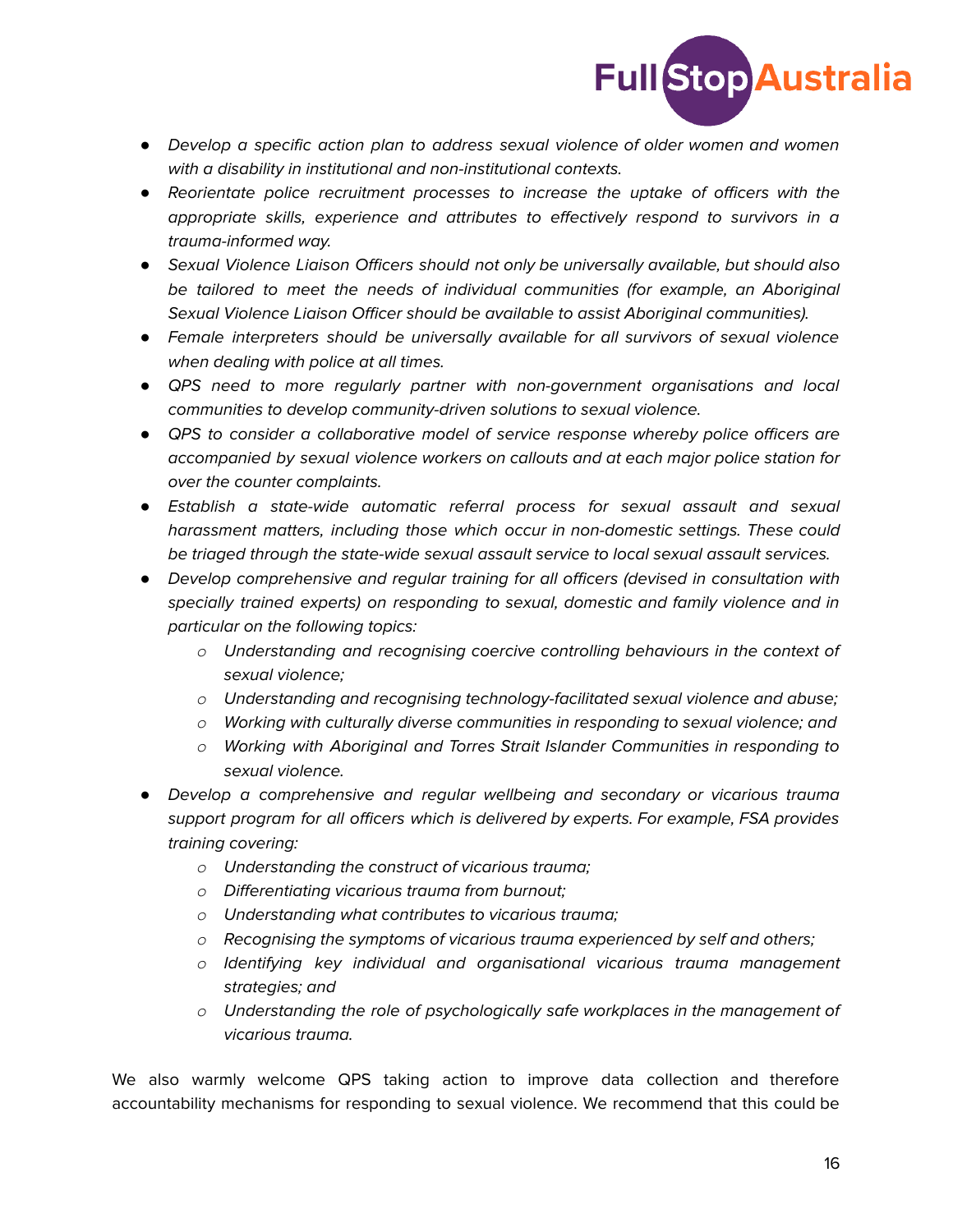

further enhanced, by taking steps to strengthen complaint and feedback mechanisms for survivors in sexual violence.

In this regard, FSA recommends that QPS do the following:

- *●* Review their complaints mechanisms to ensure that people who have had a negative experience when contacting the police for help in the context of sexual violence are able to rely upon an independent, timely and trauma informed process for investigation and resolution of their complaint. This complaints mechanism at first instance should not be managed by police and should be overseen by a victims advocate with the skills and qualifications to oversee such complaint processes and prosecute cases on behalf of victims where necessary.
- *●* Data captured by QPS to support its activities should be made public so that QPS can publicly report on its performance, including feedback from sexual violence victims. This data should be published annually to track improvements in performance over time and identify areas for improvement.
- *●* Ensure lived experience is embedded in all Steering Groups and Working Groups dedicated to sexual violence.

# **Legal and court processes for sexual offences**

#### **Adequacy of sexual consent legislation in Queensland (including mistake of fact)**

As the discussion paper points out, the Queensland Law Reform Commission (**QLRC**) recently conducted a broad ranging review of Queensland's consent laws (including the excuse of mistake of fact) 41 (**QLRC Report**) and came to the conclusion that (among other things):

- Detailed examination of the existing law of consent does not generally reveal significant issues for reform to the definition of consent or the excuse of the mistake of fact, as it applies to rape and sexual assault. The QLRC found that there is a risk the unnecessary amendments to the legislation might have unforeseen consequences for defendants, complainants or both. 42
- The introduction of a requirement to take steps could operate unfairly because 'not all situations where a defendant may honestly and reasonably believe that a complainant is giving consent will alert a defendant to the need to take steps to ascertain the fact of consent'. 43

 $41$ QLRC (n 14).

<sup>42</sup> Ibid [4.123]

<sup>&</sup>lt;sup>43</sup> Ibid [63].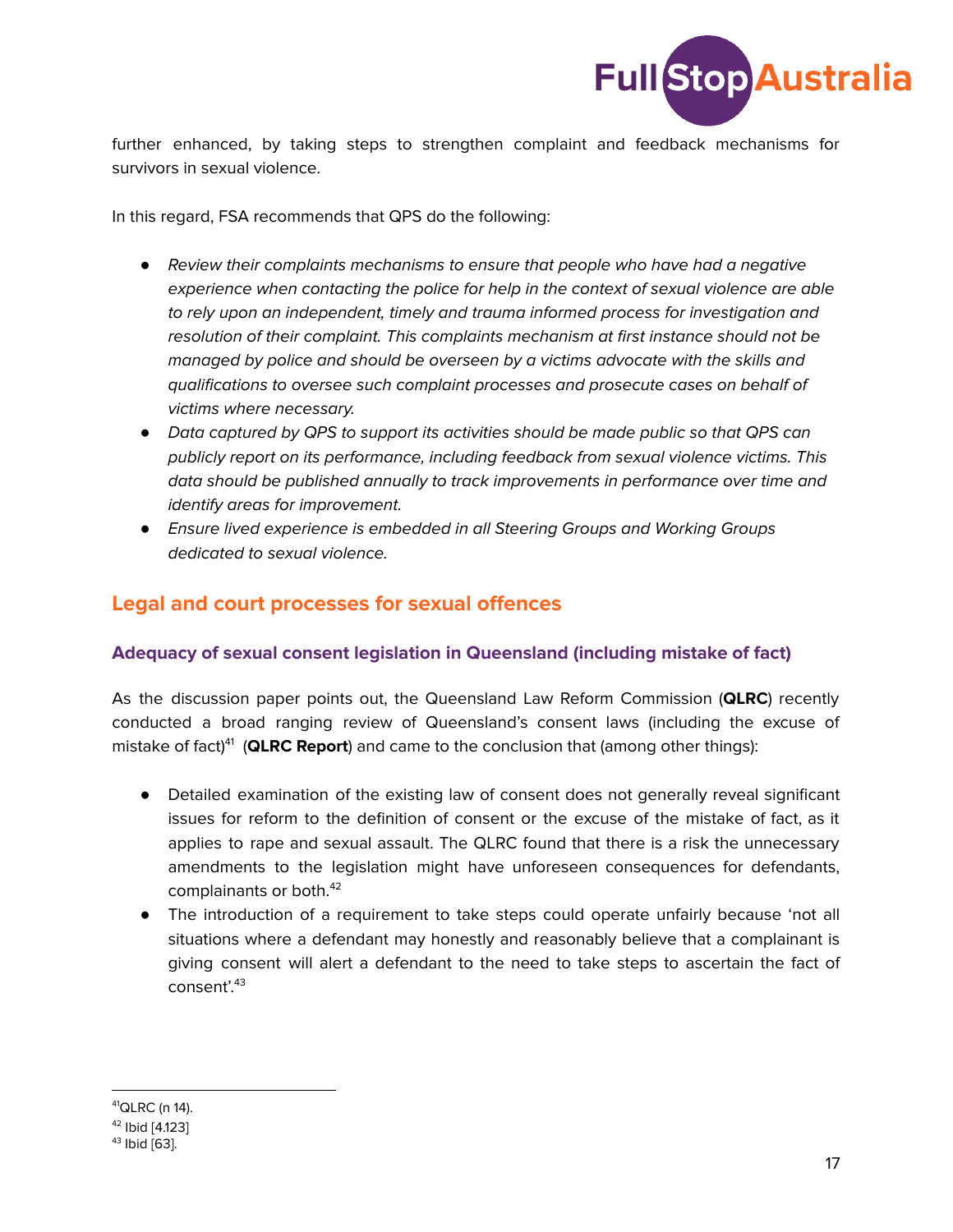

● Recent research does not strongly support the concern that jurors commonly harbour false misconceptions or rape myths and therefore no changes should be made to deal with these preconceptions. 44

It is also important to note that the QLRC stated a starting point for the review that the criminal law of consent should 'support the objective of protecting sexual autonomy'.<sup>45</sup>

Firstly, we disagree that there is no significant scope for reform of the law of consent in Queensland. Many of our colleagues in the sector, victim-survivors and the broader community (not just in Queensland but across the nation) have been calling for urgent and fundamental changes to the law of consent for many years. These state based calls have taken on a national significance following the #metoo movement and through the work of advocates such as Saxon Mullins and Brittany Higgens. In particular, we acknoweldge the tireless work of our colleagues in the sexual violence sector in Queensland in calling for these reforms for over 20 years. We do not believe that the QLRC Report adequately acknowledged or took into account these voices in coming to its conclusions (let alone the voices of victim survivors).

Furthermore, we note the research of Jonathan Crowe and Bri Lee (herself a survivor of sexual violence) who identified a number of undesirable and socially regressive consequences with the mistake of fact defence.<sup>46</sup> Their main concern was that the excuse effectively undermines the way that Queensland law construes the notion of free and voluntary consent.

Consent cannot be established…by the complainant's social behaviour, relationship to the defendant or lack of overt resistance. However, all these factors have been found by the Court of Appeal to be potentially important in cases where the mistake of fact excuse is enlivened. The efforts of the Queensland courts to appropriately define the notion of consent by excluding prejudicial or irrelevant social or contextual factors, in other words, are undetermined by the defendant's ability to cite those factors as inducing or rationalising his mistaken belief as to consent. 47

Secondly, we disagree that the introduction of a requirement to take steps could operate unfairly. We note that in NSW, a safeguard has been put in place to ensure that persons with substantial cognitive impairments are excused from the requirement to take steps to ascertain consent. Respectfully, we do not understand how the QLRC came to the conclusion that there exists a circumstance where a person should not take steps to ensure that another person is consenting before engaging in sexual activity. In particular, in circumstances where a starting principle of the law of consent is that the law intends to protect sexual autonomy.

<sup>&</sup>lt;sup>44</sup>lbid [75].

<sup>&</sup>lt;sup>45</sup>lbid [18].

<sup>&</sup>lt;sup>46</sup> Jonathan Crowe and Bri Lee, 'The mistake of fact excuse in Queendland Rape Law: Some problems and proposals for reform' (2020) 39 (1) University of Queensland Law Journal, 1.

<sup>&</sup>lt;sup>47</sup> Ibid.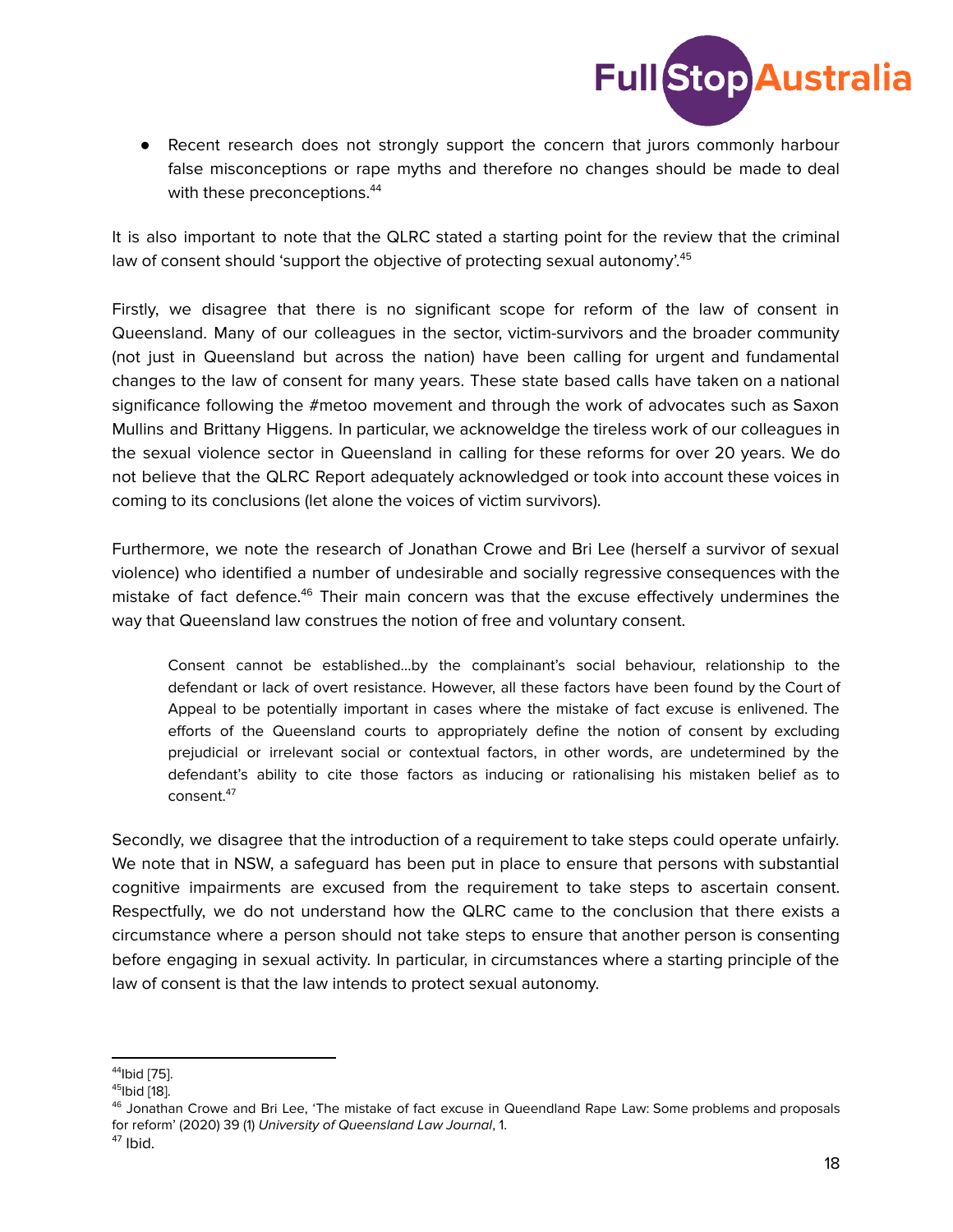

Sexual autonomy should not be confused with sexual entitlement. We don't consider that there is any moral or legal justification for a person not to take steps to ascertain consent before engaging in sexual activity. As the NSW Attorney General said in the second reading speech for the Crimes Legislation Amendment (Sexual Consent Reforms) Bill 2021:<sup>48</sup>

People are entitled to expect that if someone wants to have sex with them, then that other person will ask—and that if the first person has not said something or done something to communicate consent, then the other person will take further steps to ascertain consent. This is just a basic matter of respect. It is time for the law to catch up with common human decency and common sense.

Thirdly, we disagree that there is no need to take steps to address harmful preconceived notions that may exist about sexual activity or any other rape myths that might be held by the jury. Firstly, as the discussion paper points out, the research referred to by the QLRC has since received criticism from a number of academics. However, we respectfully consider that the issue of the prevalence of rape myths was considered too narrowly. Whether or not rape myths impact on the decision-making capacity of a jury is but one of many considerations which must be made when considering reforming the law relating to consent.

We suggest that what must be considered is the nature and prevalence of rape myths throughout the criminal justice system and beyond. As we have already outlined in this submission, there is a large body of evidence to suggest that harmful myths and stereotypes exist not only in the justice system but in the wider community.<sup>49</sup> In our respectful submission, this provides a strong basis for reforming the law of consent.

This case $^{\rm 50}$  was highlighted by the QLRC in its report and in our view, is just one example of rape myths persisting:

The complainant gave evidence that the defendant, an Uber driver, had grabbed her upper thigh and her breast while she was intoxicated and in the Uber, but that she had not reacted until he attempted to kiss her when she turned her head away. The defendant denied that any of this contact occurred. The defendant also relied on mistake of fact as to consent, on the following evidence: during the eight minute drive, she answered his personal questions (for example, whether she had a boyfriend); when she had a coughing fit and he patted her on the back, she did not say 'Please do not touch me again'; she did not say anything that would suggest that he was to desist from touching her sexually; and, she did not push him away. This reflects that the excuse of mistake of fact may arise on any part of the evidence, even if the defence case is, or is primarily, denial of sexual contact.

<sup>&</sup>lt;sup>48</sup>New South Wales, Parliamentary Debates, Legislative Assembly, 20 October 2021, [50] (Mark Speakman, Attorney General).

<sup>&</sup>lt;sup>49</sup> See, for example Challenging misconceptions about sexual offending: Creating an evidence-based resource for police and legal practitioners | Australian Institute of Family Studies (aifs.gov.au)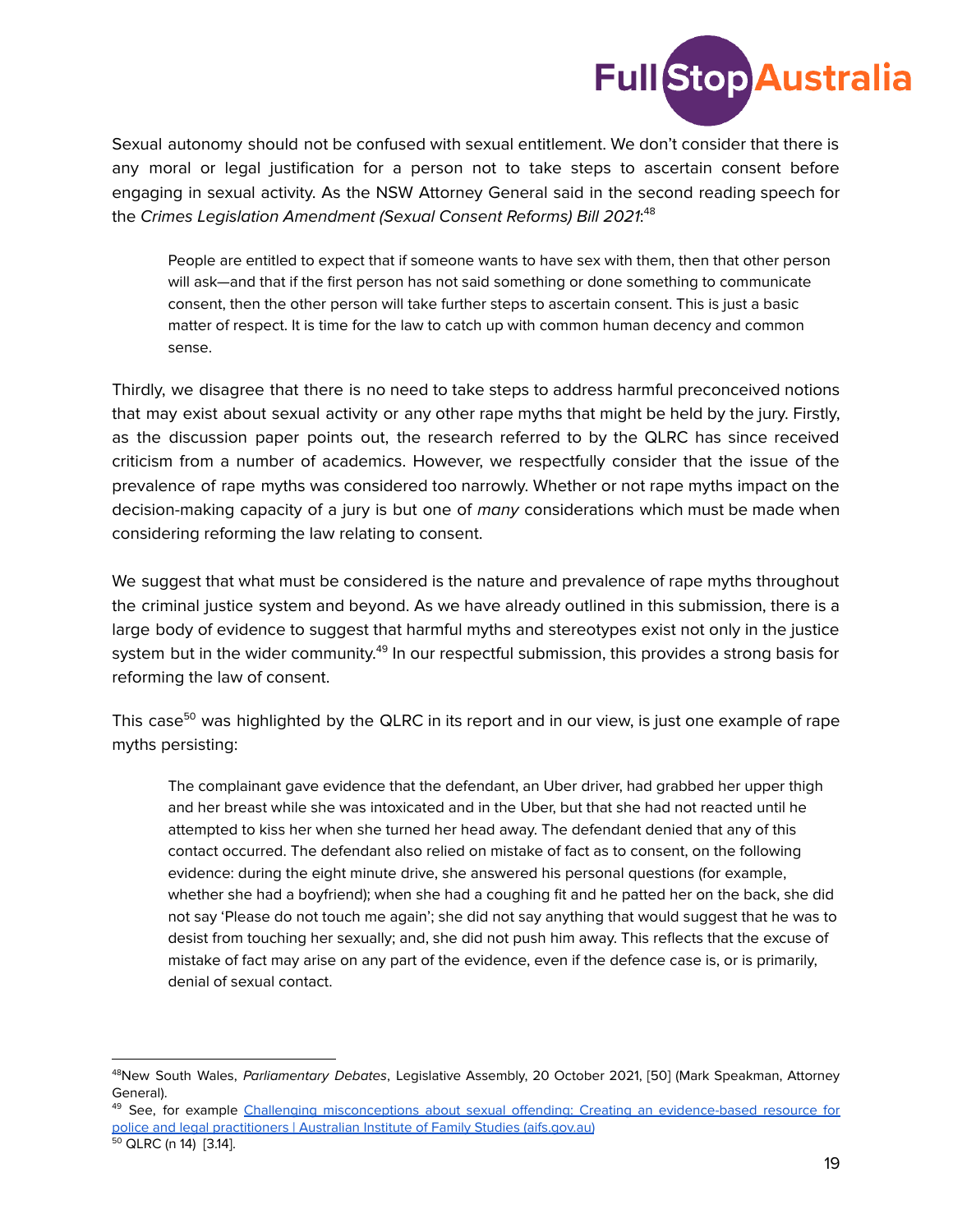

In this case, the uber driver was permitted to argue that he honestly and reasonably believed that the complainant was consenting merely because she answered a personal question and did not actively resist his advances. We consider it quite remarkable that this evidence lends itself to any kind of rational or persuasive argument that a person held a reasonable view of consent. Further, we consider that the ability to make this argument is exactly the kind of mischief that was highlighted by Crowe and Lee in their research.

Finally, we note that the QLRC appears to have been significantly persuaded by the fact that their analysis of trials showed that the conviction rate was higher when mistake of fact was left to the jury, than when mistake of fact was not left to the jury. This fact was also highlighted in the discussion paper. We consider that this statistic misses the point. Firstly, we note our point above in which we argue that the QLRC considered the prevalence of rape myths too narrowly. Secondly, the statistic which we found overly persuasive, and was not highlighted by the QLRC in its report, was that the conviction rate was **12% higher** for those trials where denial of sexual contact or penetration occured as the line of defence (41%) versus when there was an admission of sexual contact but denial of absence of consent (29%). This statistic shows to us that something is not working with the law of consent in Queensland. A 29% conviction rate is not one that we should be aiming for in a society that takes sexual violence seriously and we certainly don't accept that such a large discrepancy should be ignored.

Given all of the above, we therefore recommend that the Queensland government take urgent and immediate action to strengthen Queensland's consent laws to:

- *●* Clarify the definition of consent to say that consent not only means that a person freely and voluntarily agrees but also that each party communicates this agreement through words or actions (ie. adopting a definition of enthusiastic consent).
- *●* Include a more fulsome definition of consent modeled on the new s.61HI of the Crimes Legislation Amendment (Sexual Consent Reforms) Bill 2021.
- *●* Include an objectives provision in the consent regime modeled on the following proposal<sup>51</sup>

It is the intention of Parliament that in interpreting and applying this chapter, courts are to have regard to the following matters—

- (a) there is a high incidence of sexual violence within society;
- (b) sexual offences are significantly under-reported;
- (c) a significant number of sexual offences are committed against women, children and other vulnerable persons, including persons with a cognitive impairment or mental illness;
- (d) sexual offenders are commonly known to their victims;
- (e) sexual offences occur most frequently in residential locations;

<sup>&</sup>lt;sup>51</sup> This wording was drafted by Professor Jonathan Crowe, Dr Asher Flynn & Bri Lee, an unpublished manuscript as part of the Australian Feminist Legislation Project. The wording was provided to us by our colleagues at Domestic Violence NSW during FSA's consultation with the NSW Government on the Crimes Legislation Amendment (Sexual Consent Reforms) Bill 2021.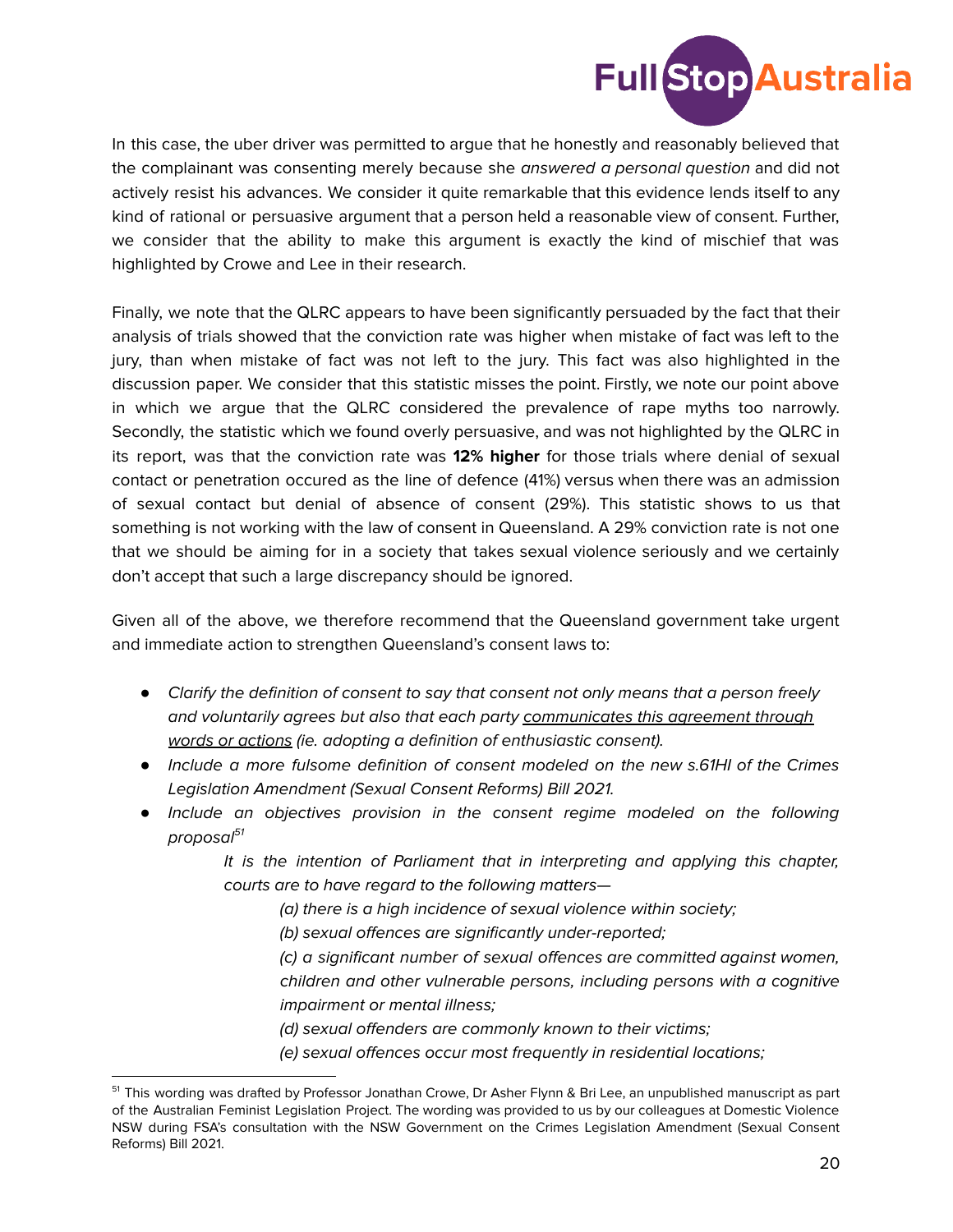

(f) there are legitimate reasons why victims of sexual violence may not physically resist an assault, including, but not limited to, physiological responses to aggression and fear of escalating or prolonging the attack; (g) sexual offences often occur in circumstances where there is unlikely to be any physical signs of an offence having occurred; and (h) there are legitimate reasons why victims of sexual violence may not immediately report an assault to police or another person and a failure to make an immediate report, without more, does not discredit an allegation.

- *●* Include in the legislative regime on consent, a specific, non-exhaustive list of circumstances where there is no consent (based upon the NSW model but with some enhancements) including the following circumstances:
	- o Where a person does not say or do anything to communicate consent;
	- o Where a person does not have the capacity to consent;
	- o Where a person is so affected by alcohol or another drug as to be incapable of consenting to the sexual activity;
	- o Where a person is unconscious or asleep;
	- o Where a person participates in the sexual activity because of force, fear of force or fear of serious harm of any kind to the person, another person, an animal or property, regardless of—
		- *▪* when the force or the conduct giving rise to the fear occurs, or
		- *▪* whether it occurs as a single instance or as part of an ongoing pattern of behaviour that in any way controls or dominates the person and causes that person to feel fear for the safety or wellbeing of that person, another person, an animal or property, or
	- o Where a person participates in the sexual activity because of coercion, blackmail or intimidation, regardless of—
		- *▪* when the coercion, blackmail or intimidation occurs, or
		- *▪* whether it occurs as a single instance or as part of an ongoing pattern of behaviour that in any way controls or dominates the person and causes that person to feel fear for the safety or wellbeing of that person, another person, an animal or property
	- o Where a person participates in the sexual activity because the person or another person is unlawfully detained, or
	- o Where a person participates in the sexual activity as a result of the abuse of a relationship of authority, trust or dependence regardless of –
		- *▪* when the abuse occurs, or
		- *▪* whether it occurs as a single instance or as part of an ongoing pattern, or
		- *▪* whether or not the person who commits the abuse is the same person as the accused person, provided that the abuse is connected to the sexual activity, or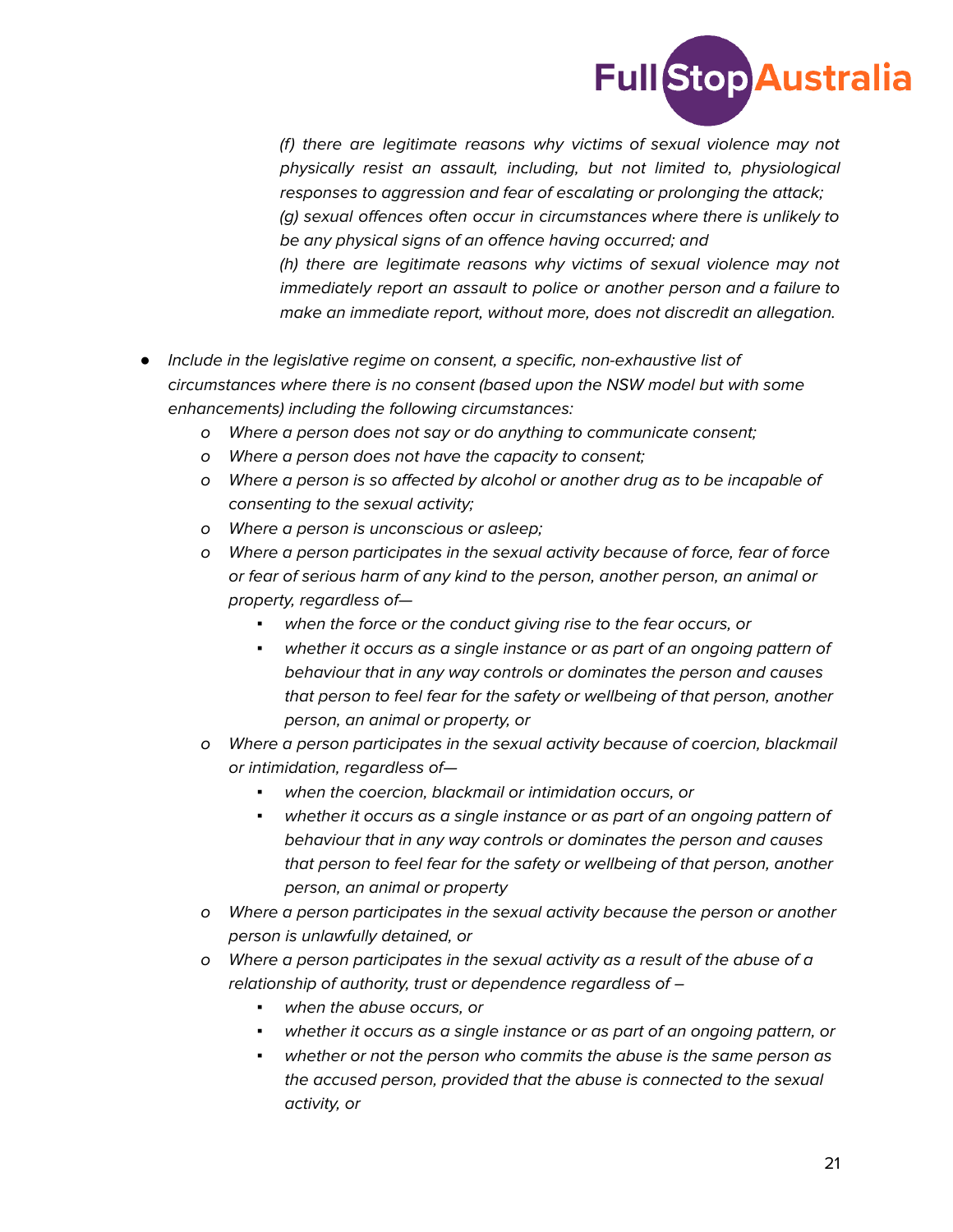

- *▪* whether the abuse involves interactions which are in-person or virtual, wholly or partly<sup>52</sup>,
- o the person participates in the sexual activity because the person is mistaken about—
	- *▪* the nature of the sexual activity, or
	- *▪* the purpose of the sexual activity, including about whether the sexual activity is for health, hygienic, cosmetic, religious, spiritual or cultural purposes,
- o the person participates in the sexual activity because the person is under the mistaken belief that the other person is actually someone else (ie. a case of mistaken identity as opposed to a mistake about the gender of a person).
- o the person participates in the sexual activity because of a fraudulent inducement (with the definition of fraudulent inducement clarifying that the definition does not include representations about a person's gender identity, sex characteristics, sexual health status, income, wealth, or feelings).
- o the person participates in the sexual activity subject to the other person using a device to prevent sexually transmitted infections or a contraceptive device and the other person intentionally:
	- *▪* does not use the device;
	- *▪* tampers with the device; or
	- *▪* removes the device.

Ie. this provision explicitly criminalises the act of stealing. Note, the definition of contraceptive device would need to made clear that it does not include oral contraceptives but would include all other kinds of devices used for contraceptive reasons but also to prevent STI's.

- o the sexual activity occurs while the person is an adult but is inextricably linked to circumstances by which a person has been procured for unlawful sexual activity or groomed for sexual purposes as per the offences set out in Chapter 22 of the Criminal Code (ie. to criminalise grooming that persists from childhood into adulthood in certain circumstances).
- *●* Remove the mistake of fact excuse in the Criminal Code as it is currently drafted and instead replace it with a knowledge component to the definition of consent modelled on the new s.61HK of the Crimes Act 1900 (NSW) with improvements. We submit the new knowledge component could say something like

(1) A person (the accused person) is taken to know that another person does not consent to a sexual activity if

 $52$  Any proposed amendments we have suggested to the recently proclaimed s.61H(j)(h) were provided courtesy of Marque lawyers during FSA's consultation with the NSW Government on the Crimes Legislation Amendment (Sexual Consent Reforms) Bill 2021.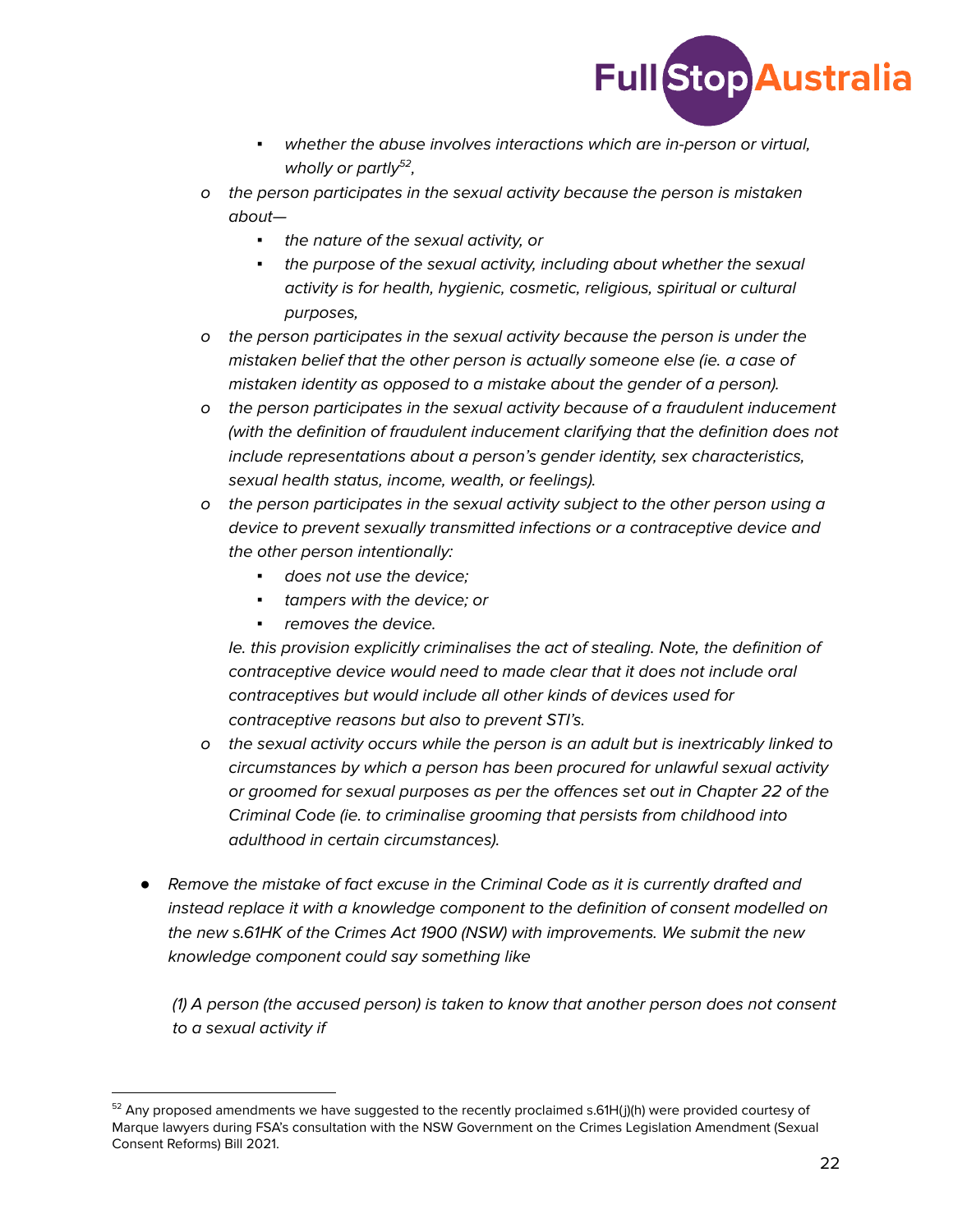

(a) the accused person actually knows the other person does not consent to the sexual activity, or (b) the accused person is reckless as to whether the other person consents to the sexual activity, or (c) any belief that the accused person has, or may have, that the other person

consents to the sexual activity is not reasonable in the circumstances.

(2) Without limiting subsection (1)(c), a belief that the other person consents to sexual activity is not reasonable if the accused person did not, immediately before or at the time of the sexual activity, say or do anything clear to find out whether the other person consents to the sexual activity.

The proposed new knowledge component of the definition of consent would still allow the accused to argue that they had a reasonable belief that the other person was consenting but it would remove the ability of the accused to argue self-induced intoxication and would require an accused to take steps to find out whether the other person was consenting before he or she could rely on their reasonable belief.

#### **Adequacy of sexual offence laws in Queensland involving children**

Our review of the criminal law in Queensland concerning sexual offences has identified some serious concerns with the Queensland criminal law concerning sexual offences against children that warrant urgent attention.

We consider that this review presents an opportunity for the taskforce to recommend that the Queensland government significantly review its criminal laws concerning sexual activity between adults (ie. those over the age of 18) and children and young persons under the age of 18. We find it particularly alarming that:

- No regime exists in Queensland law to criminalise inappropriate relationships occurring between adults in positions of authority (such as teachers, doctors, religious authorities etc) and boys and girls between the ages of 16 and 18.
- Because of the hierarchy of offending which currently exists for prosecuting offences involving sexual activity with children (ie. with rape and unlawful carnal knowledge being alternative counts), a jury may be required to consider whether or not a a child between the ages of 13 and 16 consented to sexual activity, so as to be acquitted of the crime of rape, despite the fact that legally, a child under the age of 16 can never consent to sexual activity. The byproduct of this (and also of the mistake of fact excuse as currently worded) means that complainants under the age of 16 will need to withstand questioning and arguments which go directly to the issue of whether or not they consented. As our submission has noted, this situation is difficult and traumatic for adult complainants, let alone a girl or boy under the age of 16.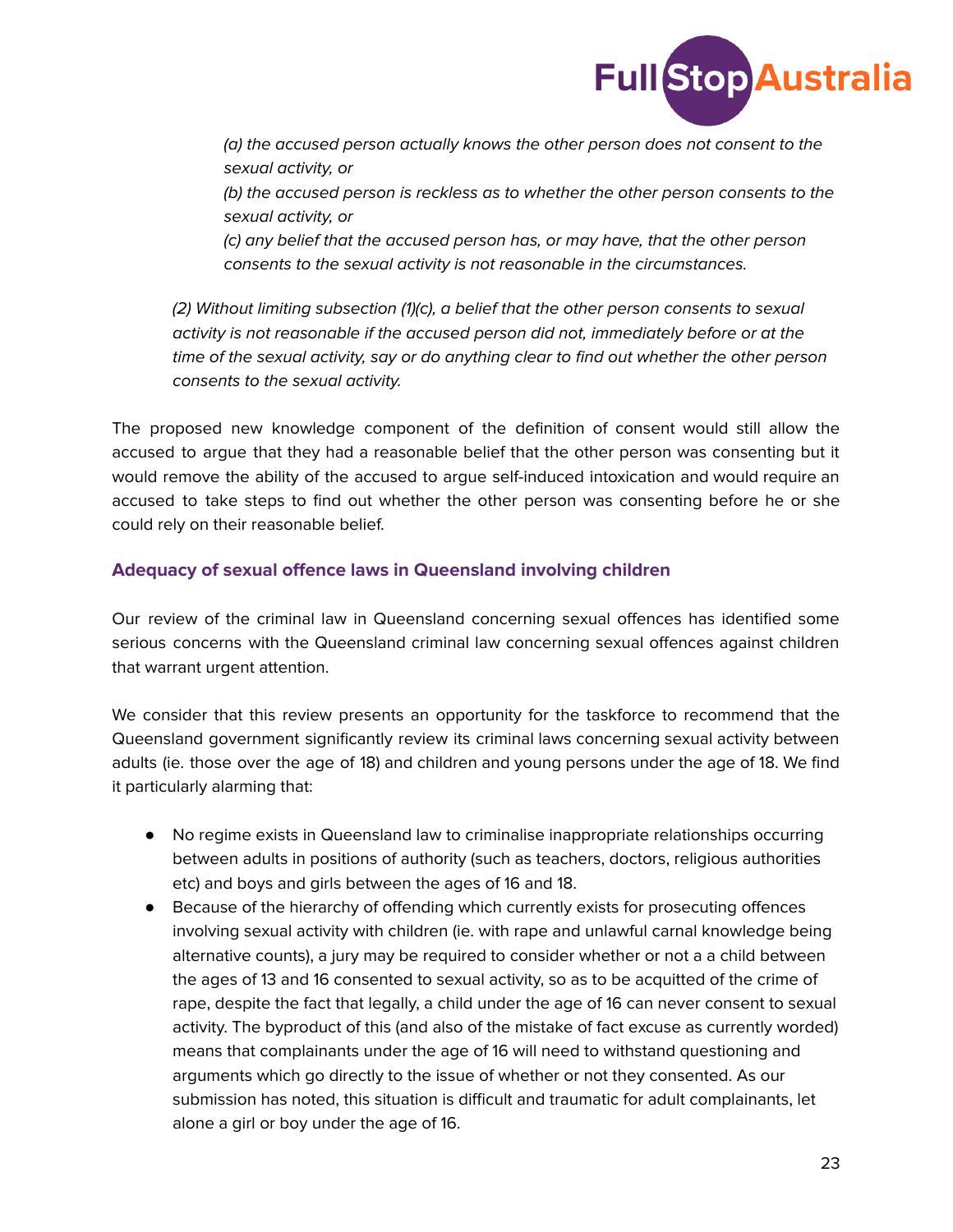

We consider that both of these situations are absolutely unacceptable and do not accord with current community standards. It is widely accepted that society should have no tolerance for and actively condemn the sexual abuse of children and the use of power and authority to facilitate the sexual abuse of young people. We consider that this needs to be remedied as a matter of critical urgency.

To illustrate our point about the consent issue, we note the case of Phillips v The Queen as summarised by Crowe and Lee: 53

The 13-year old complainant in that case was asleep in bed when the defendant, a 21-year-old man staying overnight in her house, entered her room, climbed on top of her, and penetrated her while she tried to push him off. Similar events occurred on three other occasions, resulting in four charges in total. The first and third counts involved evidence of physical resistance by the complainant, while the second and fourth incidents involved passive compliance, although she was not consenting. The defendant was charged with rape and unlawful carnal knowledge as alternatives (since the complainant was under the legal age of consent)...It is, of course, legally impossible for a 13-year-old girl to consent to sexual intercourse, but the use of rape and unlawful carnal knowledge as alternative charges obliges the jury to distinguish between sex that is non-consensual due to the complainant's age and sex that is non-consensual for other reasons…her level of resistance ended up being central to the Court of Appeal's reasoning…The availability of s 24 therefore, seems to turn substantially on the question of whether the complainant struggled. When a 21-year-old man climbs on top of a 13-year-old girl in her bed and penetrates her without invitation or encouragement, it does not matter legally whether she struggles or not. However, even if a lack of vigorous physical resistance does not establish consent, the reasoning in Phillips shows that it may be relevant to the mistake of fact excuse.

Given all of the above, we therefore strongly recommend that Queensland:

- *●* Remove the ability of an accused person over the age of 18 to argue that a child between the ages of 13 and 16 has consented to rape by amending s.349(3) of the Criminal Code.
- *●* Implement an offence regime which criminalizes sexual conduct between a person over the age of 18 and a person between the ages of 16 and 18 who have a special relationship of authority modelled on Division 10, Subdivision 11 of the Crimes Act 1900 (NSW).
- *●* Amend the Criminal Code to remove references to "relationships" in Chapter 22 as has been done in NSW, Victoria, Western Australia and shortly in Tasmania.
- *●* Take steps to implement all remaining recommendations of the Royal Commission into Institutional Responses to Child Sexual Abuse that are not already implemented or otherwise discussed in other parts of this submission.

#### **Victims' experiences of the Court process**

<sup>53</sup> Crowe and Lee, above n 46, 8-9.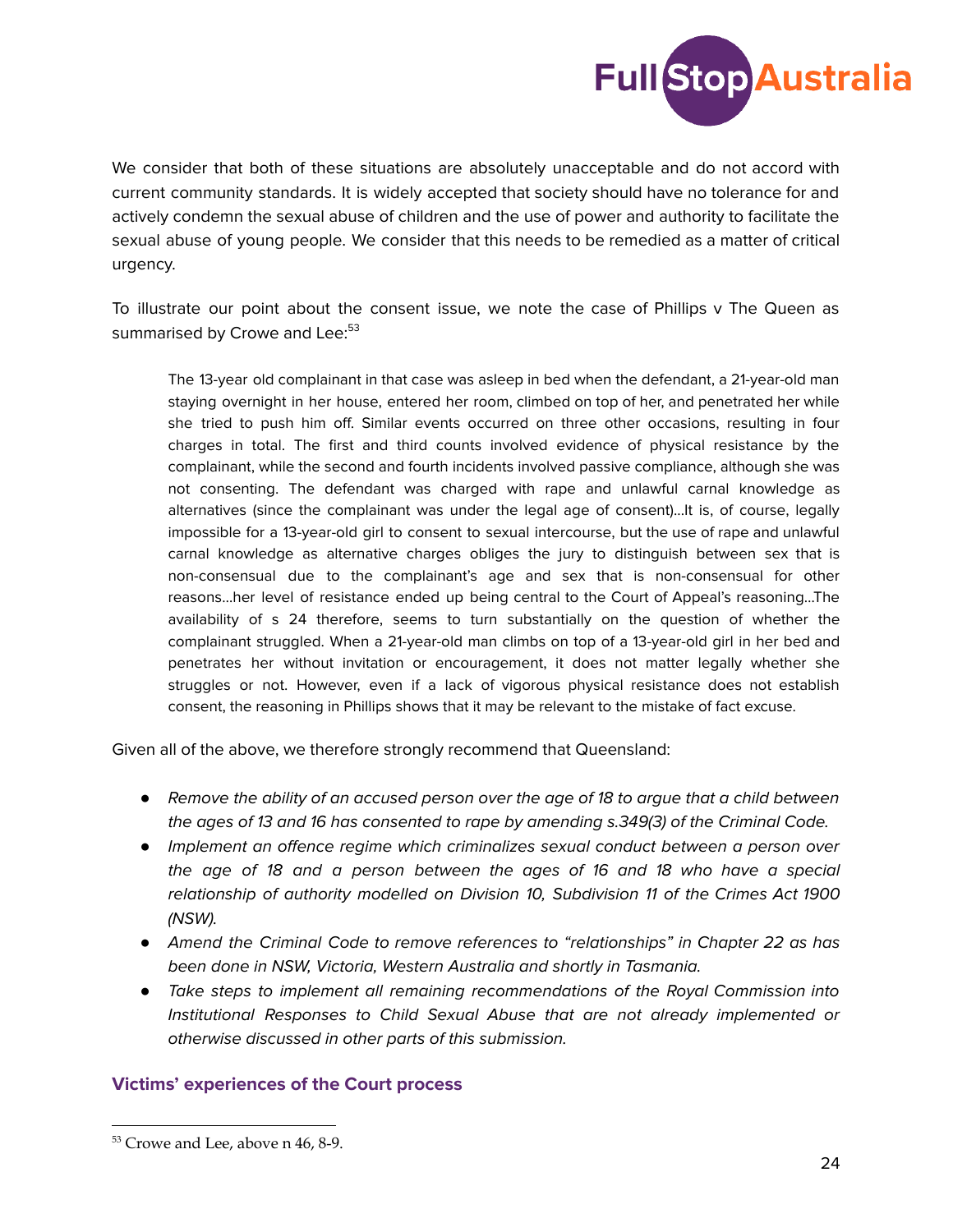

As previously discussed, victim-survivors of sexual assaut often respond to the trauma of the offence in various ways. Such complex responses implicate the ways in which a victim-survivor navigates and participates in the criminal justice system. <sup>54</sup> However, legal processes critically lack a robust understanding of the potential and complex impacts the victim's trauma may have on criminal proceedings.<sup>55</sup> To ensure justice can be obtained for victims of sexual assault, legal processes must be trauma informed. This includes ensuring those in the criminal justice system are able to identify, recognise and support a victim when they display complex-trauma. 56

As the discussion paper points out, section 21A of the Evidence Act 1977 (Qld) provides certain "special measures" that a Queensland court can put in place when a special witness gives evidence. These special measures include:

- the person charged or other party to the proceeding be excluded from the room in which the court is sitting or be obscured from the view of the special witness while the special witness is giving evidence or is required to appear in court for any other purpose;
- while the special witness is giving evidence, all persons other than those specified by the court be excluded from the room in which it is sitting;
- that the special witness give evidence in a room
	- o other than that in which the court is sitting; and
	- $\circ$  from which all persons other than those specified by the court are excluded;
- that a person approved by the court be present while the special witness is giving evidence or is required to appear in court for any other purpose in order to provide emotional support to the special witness;
- that a videorecording of the evidence of the special witness or any portion of it be made under such conditions as are specified in the order and that the video recorded evidence be viewed and heard in the proceeding instead of the direct testimony of the special witness;
- another order or direction the court considers appropriate about the giving of evidence by the special witness, including, for example, any of the following
	- o a direction about rest breaks for the special witness;
	- o a direction that questions for the special witness be kept simple;
	- o a direction that questions for the special witness be limited by time;
	- $\circ$  a direction that the number of questions for a special witness on a particular issue be limited.

While we appreciate that the current special measures regime goes some way to accommodating the needs of witnesses and ensuring that the system remains trauma-informed, we consider that the special measures regime needs to be overhauled to strengthen the protection of complainants and witnesses of all ages in sexual offence matters and bring

<sup>&</sup>lt;sup>54</sup> Judy Cashmore and Rita Shackel 'Research on sexual assault to inform the courts and legal professionals' Judicial Officers Bulletin, 3 (2), 15.

<sup>55</sup> Ibid 18.

<sup>&</sup>lt;sup>56</sup> Ibid.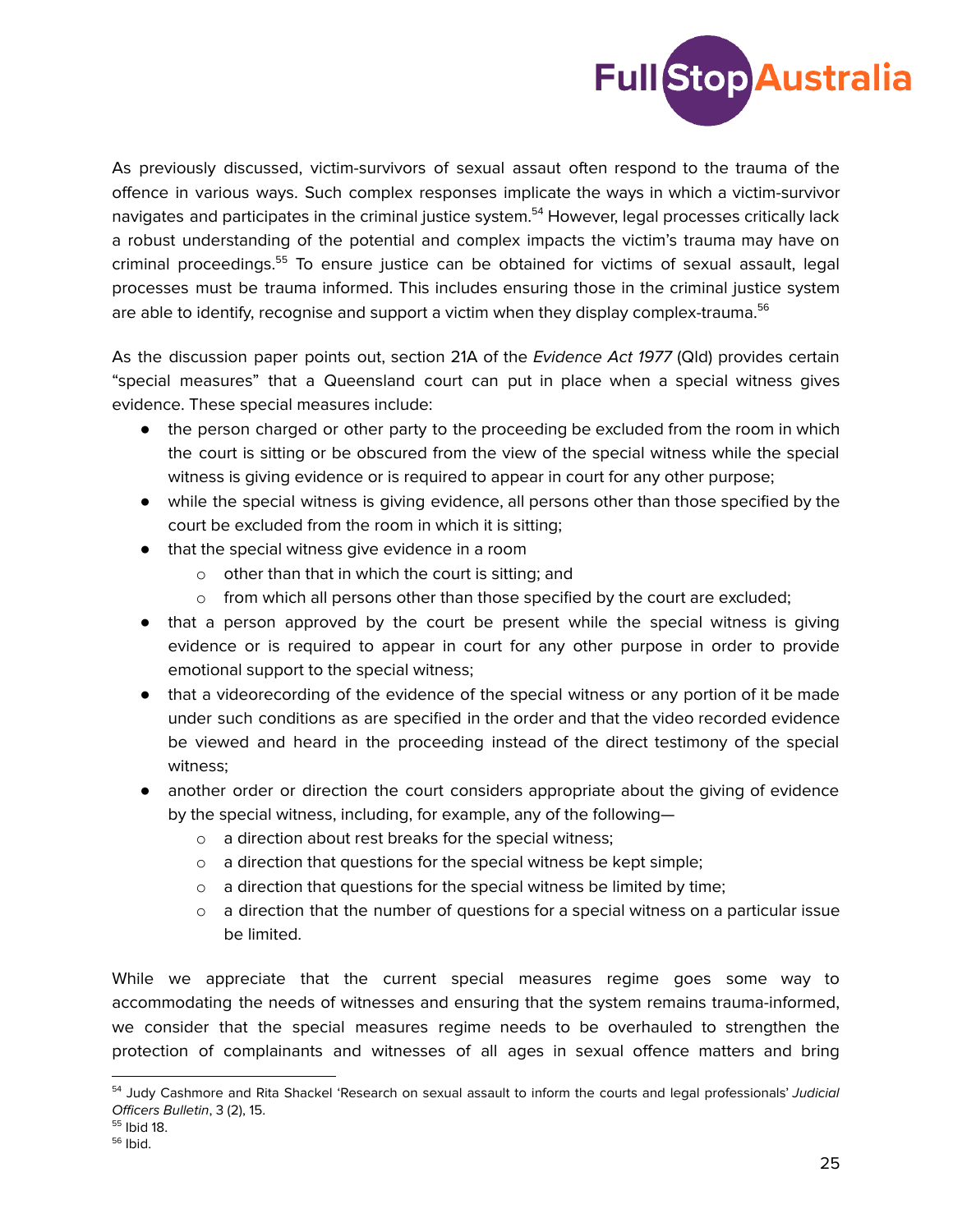

Queensland in line with other jurisdictions. In our respectful submission, Queensland seriously lags behind other states in providing a trauma-informed criminal justice system for complainants. This is also evidenced by the submissions of our colleagues QSAN and WLSQ who both go into extensive detail about how the criminal justice system is failing victim-survivors on a daily basis.

We note QSAN's on-the-ground observations that survivors have no trust in the criminal justice system. A large part of this stems from a realisation of the actual reality of what it would be like to follow a matter through the criminal justice system. As QSAN observed in their submission

Clients often ask QSAN counsellors about the experience of other women reporting and whether they should report. QSAN counsellors obviously cannot direct or not someone to report however, they do also have to provide an honest account of other women's experiences of the criminal justice system and reality check on its limitations and the real possibility of re-traumatisation.

We understand that arguments have and will continue to be made, that providing certain protections to complainants' does so at the cost of a fair trial for the accused. But for the protections that are already in place in other jurisdictions, we do not believe these arguments are borne out by the experience of those jurisdictions (especially in NSW and Victoria). That being said, we note that there does remain a significant lack of empirical evidence surrounding complainants' experiences of the criminal justice system in sexual assault matters both in Queensland but also across the nation. There is also a significant lack of data regarding the criminal justice process. We note in this regard, that QSAN has recommended that Queensland develop and regularly publish comprehensive data on prosecution and conviction rates in sexual violence matters to establish whether there has been any change, to understand the patterns and to assist determination about whether they are falling over time.

In regards to procedural improvements, FSA recommends that *urgent legislation be passed so* that in the short term, the current "special measures" regime in the Evidence Act 1977 (Qld) is amended to insert a presumption that a complainant in a sexual assault matter (of whatever age) is entitled to all special measures as required in each particular case but can decline any measures as they wish.

FSA then recommends that the Queensland Government work towards a comprehensive, whole of system reform of the procedures by which criminal trials are conducted in sexual assault matters so that the system is more trauma-informed for victim-survivors of sexual violence. This will not only dramatically improve the experiences of victims who already come forward (by ensuring they can give the best quality evidence), but it will also encourage more victims to come forward. This reform should be in close consultation with services operating on the ground and also victim-survivors.

We consider that any reform would, as a minimum, include a commitment to the following:

*●* Funding an empirical study into complainants' experiences of the criminal justice system modelled on the NSW Bureau of Crime Statistics and Research study to determine what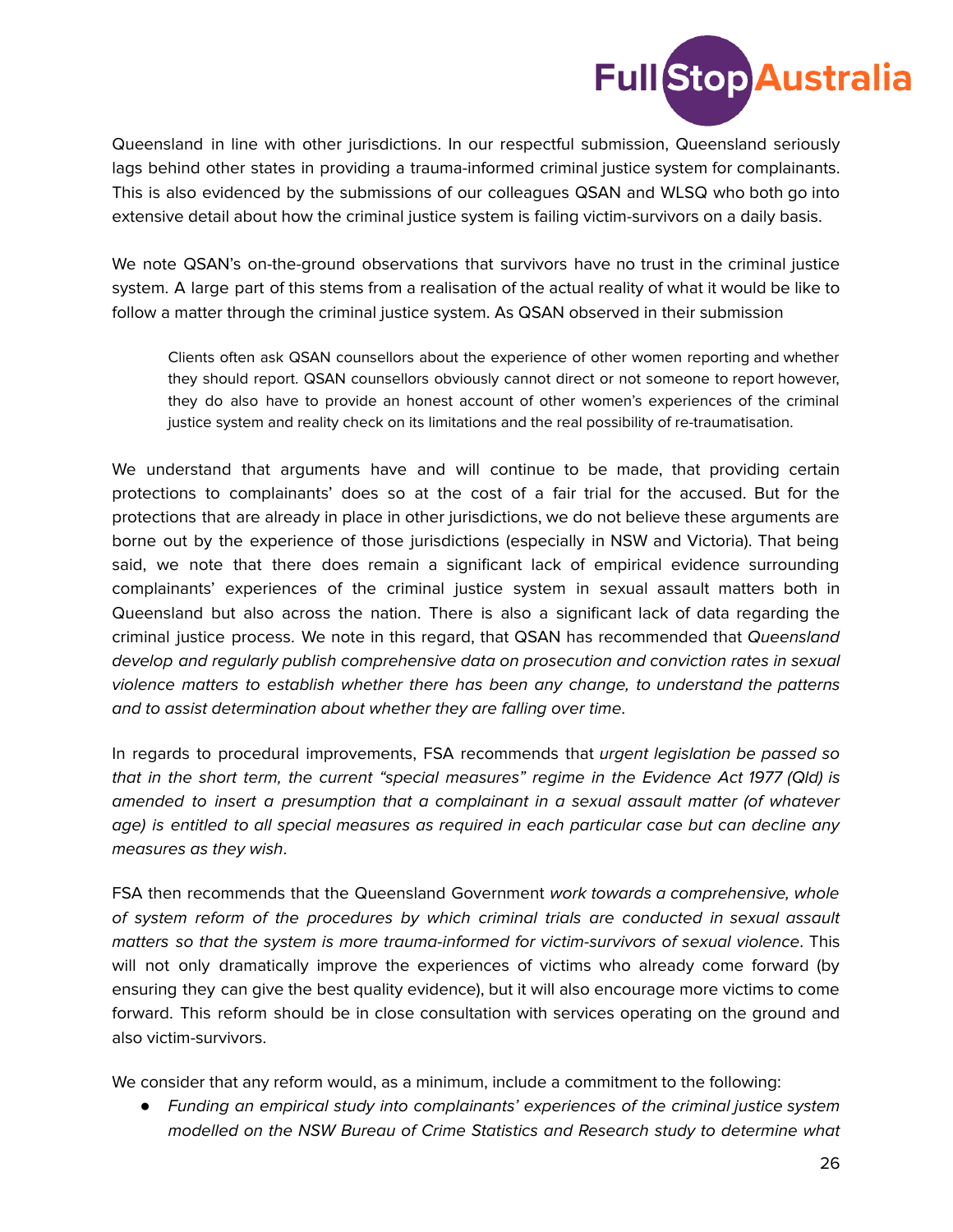

further measures could be taken to improve complainants' experiences of the justice system.

- *●* The development of a Sexual Assault Trials Handbook modelled on the handbook currently in operation in NSW.
- *●* A regime should be introduced for all evidence in criminal trials for sexual offences (of whatever age) be recorded and such evidence be able to be used in any subsequent trial or re-trial.
- *●* Sexual assault complaints should be automatically entitled to give evidence remotely (whether via AVL, or in a special remote witness facility, or via use of screening).
- *●* Sexual assault complaints should be automatically entitled to a support person to be able to sit with them while giving evidence, for emotional support.
- *●* Queensland to consider the introduction of "special hearings" for cross-examination in certain circumstances as occurs in Victoria.
- *●* Queensland to consider piloting/conducting a review to determine the feasibility of introducing evidence of police recorded interviews and body worn camera evidence as evidence-in-chief at criminal trials where possible (including, what appropriate supports and training should be put in place for police officers to properly take such evidence).
- *●* A range of jury directions be introduced to counter rape myths surrounding sexual assault trials (such as those introduced in NSW) including directions as to:
	- i. Circumstances in which non-consensual sexual activity occurs;
	- ii. Responses to non-consensual sexual activity;
	- iii. Lack of physical injury, violence or threats;
	- iv. Behaviour and appearance of complainant; and
	- v. Sexual assault in the context of coercive control and domestic and family violence.
- *●* Queensland to consider the introduction of "ground rules hearings" as occurs in Victoria (and has been proposed in the Commonwealth jurisdiction) as a means by which parties can quickly, cheaply and effectively discuss the complex and diverse needs of each complainant at the outset of a criminal trial and the Court can make directions with regards to all aspects of the trial including the modes of giving evidence, video-recording, questioning, evidence etc.

We fully appreciate that a number of these measures are only successful if there are the resources and facilities to implement them. We know first-hand that many actors in the judicial system (such as lawyers, judges and court staff) are most often trying their best in difficult circumstances. The onset of the COVID-19 pandemic has laid bare the insufficiencies of the court system in relation to its ability to operate remotely and via the use of technology. However, courts have been forced to adapt and courtrooms across the Country are now better equipped to use technology and this has arguably improved access to justice. That being said, significant and urgent investment is required to facilitate the courts' access to the technology and facilities required to implement the above reforms.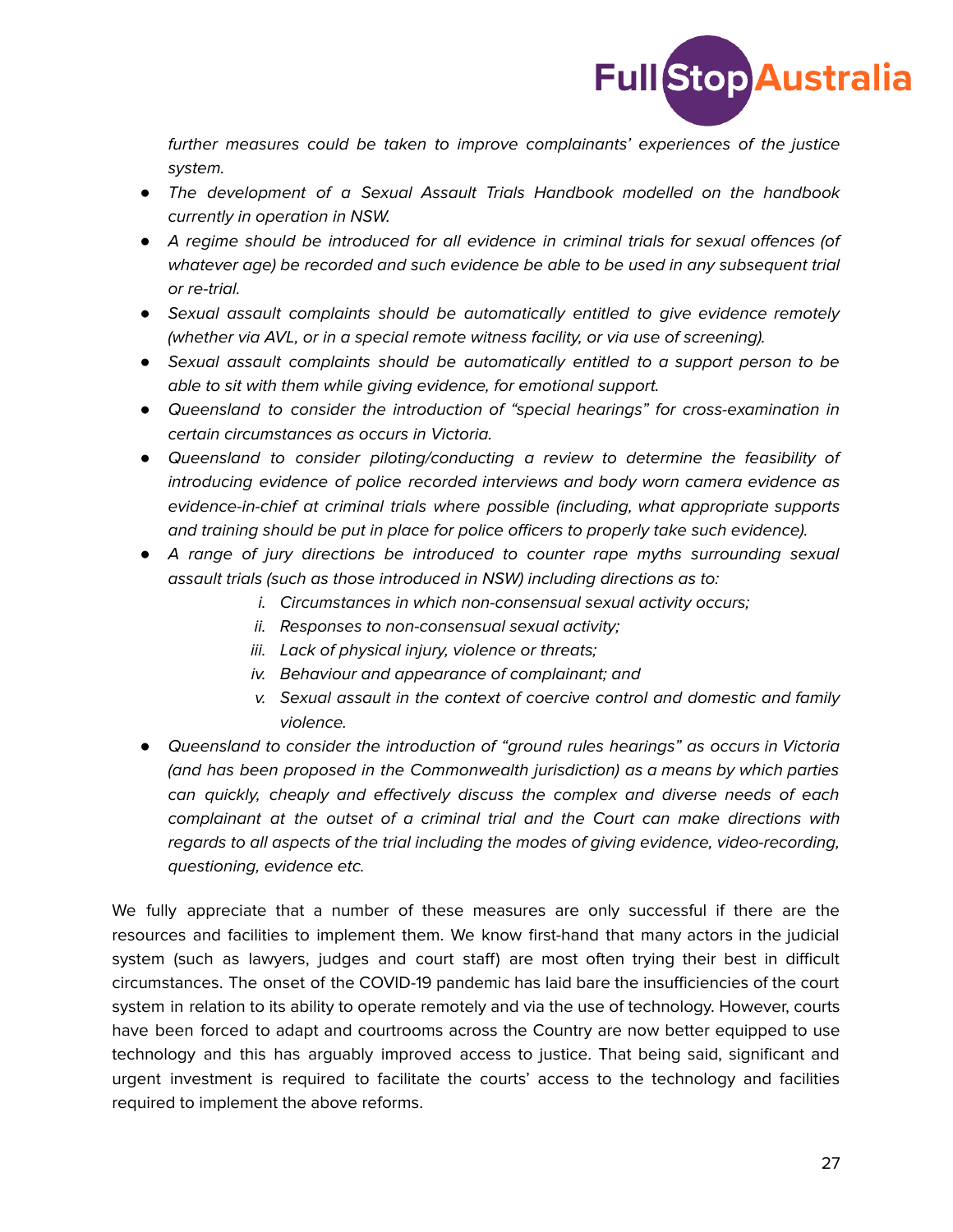

We suggest priority be given to reforms that can be implemented now, with a view to implementing more difficult reforms after further investments have been made. We consider that this needs to be made a priority as the fairness of the trial is impacted if complaints are not able to give the best possible evidence.

#### **The admissibility of evidence for sexual offences**

#### **Tendency and Coincidence Evidence**

As the discussion paper notes, the test for tendency and coincidence evidence is set out in the common law in Queensland in the cases of Pfennig v The Queen (1995) 182 CLR 461 at 482–3 and  $R$  v McNeish [2019] QCA 191 [30]. Section 132A of the Evidence Act 1977 (Qld) is also applicable which provides

In a criminal proceeding, similar fact evidence, the probative value of which outweighs its potentially prejudicial effect, must not be ruled inadmissible on the ground that it may be the result of collusion or suggestion, and the weight of that evidence is a question for the jury, if any.

We note that the Queensland Government themselves have acknowledged that the common law that applies broadly in Queensland is the most restrictive approach applied to this kind of evidence. 57

We recommend that as a first step, the Queensland Government take steps to incorporate the remainder of the Uniform Evidence Law (Tendency and Coincidence) Model Provisions 2019 (Model Provisions) that are not already implemented into Queensland law by:

- *●* Codifying the operation of similar fact and propensity evidence at common law so that the common law cannot operate to override the new legislative provisions on tendency and coincidence evidence.
- *●* Create a new, legislative test of tendency and coincidence evidence for all sexual assault matters which is modelled on ss 97, 97A and 101 of the Evidence Act 1995 (NSW).
- *●* Amend the procedural law to create a presumption of joint trials in circumstances where a defendant has been accused of multiple offences, in respect of which the prosecution is seeking to lead tendency or coincidence evidence.
- *●* Ensuring that tendency or coincidence evidence about a defendant in a child sexual offence prosecution should not be required to be proved beyond reasonable doubt.

However, we do understand that the reforms introduced by the Evidence Amendment (Tendency and Coincidence) Bill 2020 in NSW will be reviewed (and subject to a consultation process) by the NSW Government this year. As such, we would suggest that the Queensland Government

<sup>57</sup> Queensland, Hansard, Queensland Legislative Assembly, 27 November 2019, 3876, (Yvette D'Ath, Attorney-General and Minister for Justice).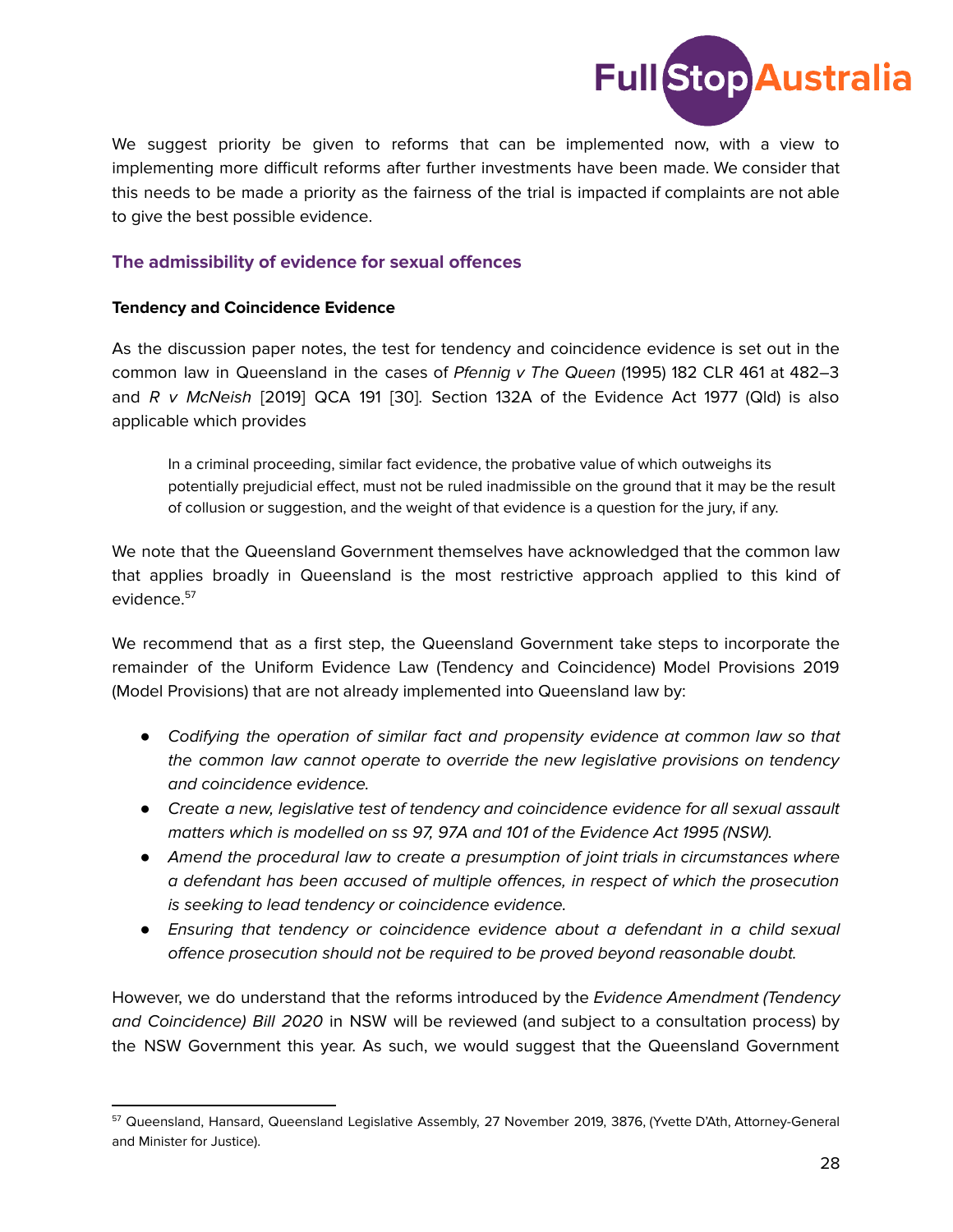

liaise closely with the NSW Government in consideration of any reforms it might take or to take into account any insights that may emerge from that process.

While we appreciate that there are those in Queensland who strongly oppose these kinds of reforms, we consider that any arguments that oppose the reforms must be outweighed by the strong and compelling arguments for their introduction. The Royal Commission into Institutional Responses to Child Sexual Abuse considered the operation of these rules in detail over a 5-year enquiry. What the Commission found, and what led to the development of the Model Law, was a recognition that the law of tendency and coincidence was failing children who had been sexually abused and was resulting in uneccessary acquittals. We submit that it is incumbent on the Queensland government to make the requisite changes to ensure that it does not continue to fail survivors of child sexual abuse.

#### **Evidence of sexual reputation and history**

We strongly recommend that any evidentiary rules regarding evidence of sexual reputation and history be modelled on s. 293 of the Criminal Procedure Act 1986 (NSW). We note the observations of our colleagues WLSQ regarding the operation of the current provisions on sexual history in a case where one 13 year-old complaintant was cross-examined abou being sexual abused by her grandfather, and another example where another client was cross-examined about being raped by her step-father. In our view, both of these examples are unacceptable and there should be procedural safeguards in place to ensure that this kind of harmful and traumatising questioning is not raised.

We also strongly recommend, as suggested by the Victorian Law Reform Commission (**VLRC**) in its ground-breaking report Improving the Justice System Response to Sexual Offences 58 (**VLRC Report**) that victim-survivors should:

- *○* be given notice that evidence of sexual reputation/experience is being introduced. We note that if ground rules hearings are being considered, the notice requirement might form part of the ground rules hearing process; and
- *○* Victim-survivors be given legislative standing to participate in any decisions made about this evidence and also be provided with access to legal representation.

#### **Improper Questions**

Cross examination is considered to be one of the most traumatic aspects in a sexual assault criminal proceeding. 59

We submit that the Queensland provision (s.21 Evidence Act (QLD)) is severely limited in scope and detail and requires significant strengthening. The current provision:

<sup>&</sup>lt;sup>58</sup> Victorian Law Reform Commission, Improving the justice system response to sexual offences (Report, September 2021), 479, 88.

<sup>&</sup>lt;sup>59</sup> Julia Quilter and Luke McNamara, Qualitative Analysis of County Court of Victoria Rape Trial Transcripts: Report to the Victorian Law Reform Commission (Final Report, August 2021), 7.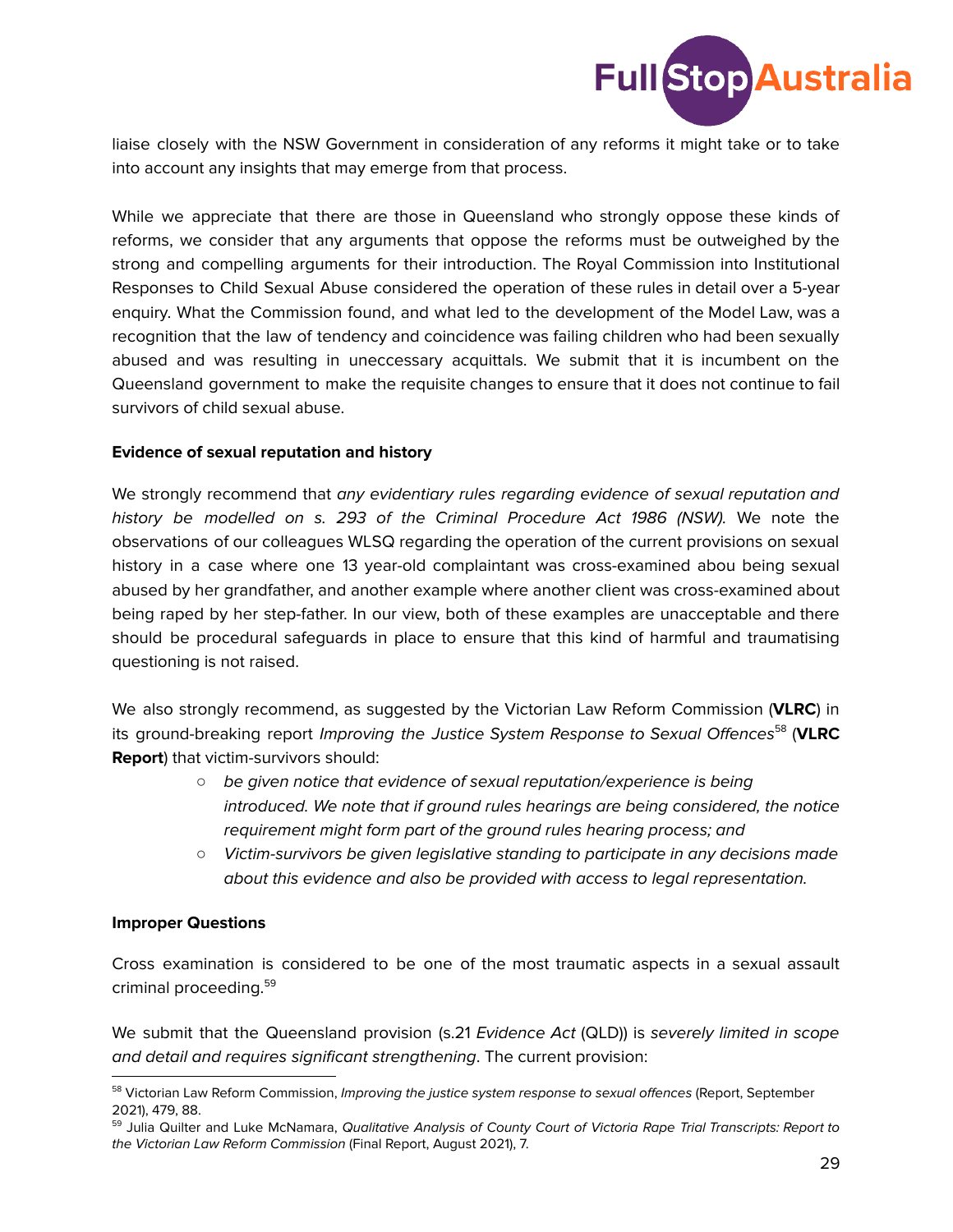

- Does not mandate disallowance of improper questions; and
- Fails to recognize questions that intimidate, stereotype, belittle, harass or humiliate as common categories of improper questions that must be disallowed.

We recommend that Queensland adopt a provision which is modeled on section 41 of the Evidence Act 2008 (NSW).

We also recommend that Queensland *implement recommendation 84 of the VLRC Review to* further enhance the protections for complaints and ensure they are respected during the trial process. Recommendation 84 would require the Queensland Criminal Procedure Act to be amended so that, in the absence of the jury and before the complainant is called to give evidence, the judicial officer, prosecution and defence counsel discuss and agree to:

- The style and parameters of questioning so that questioning is not improper or irrelevant;
- The scope of questioning includes questioning on sensitive topics and evidence to reduce re-traumatisation; and
- The preferences and needs of complainants. These could include a whole range of considerations including creating a familiar, sensitive and courteous environment in the courtroom, preferred modes of addressing parties, introductions, supports that are required (such an interpreters), the importance of breaks and time limits to questioning.

The treatment of complainants and their questioning should be in line with what the judicial officer determines following the discussion and the process can then be repeated until the conclusion of the complainant's evidence.

While anticipating that this recommendation could be received with hesitancy, we think that any implementation issues would be far outweighed by the benefits to complaints and to the fairness of the court process for all parties.

These kinds of conversations are already happening on an informal basis in all criminal trials across the country. The purpose of the reform is to embed them as common practice in criminal trials. The conversations themselves need not be lengthy, and would (on the one view) streamline the trial process as issues such as these could be dealt with quickly and simply upfront, rather than through a series of ad hoc objections and conversations right throughout the Court process.

The VLRC set out what they understood to be the aims and benefits of this process which includes: 60

- ensure a fair and efficient trial, by enabling complainants to give their best evidence;
- ensure that complainants are treated respectfully and with dignity;

<sup>60</sup> VLRC Report (n 57) [21.53].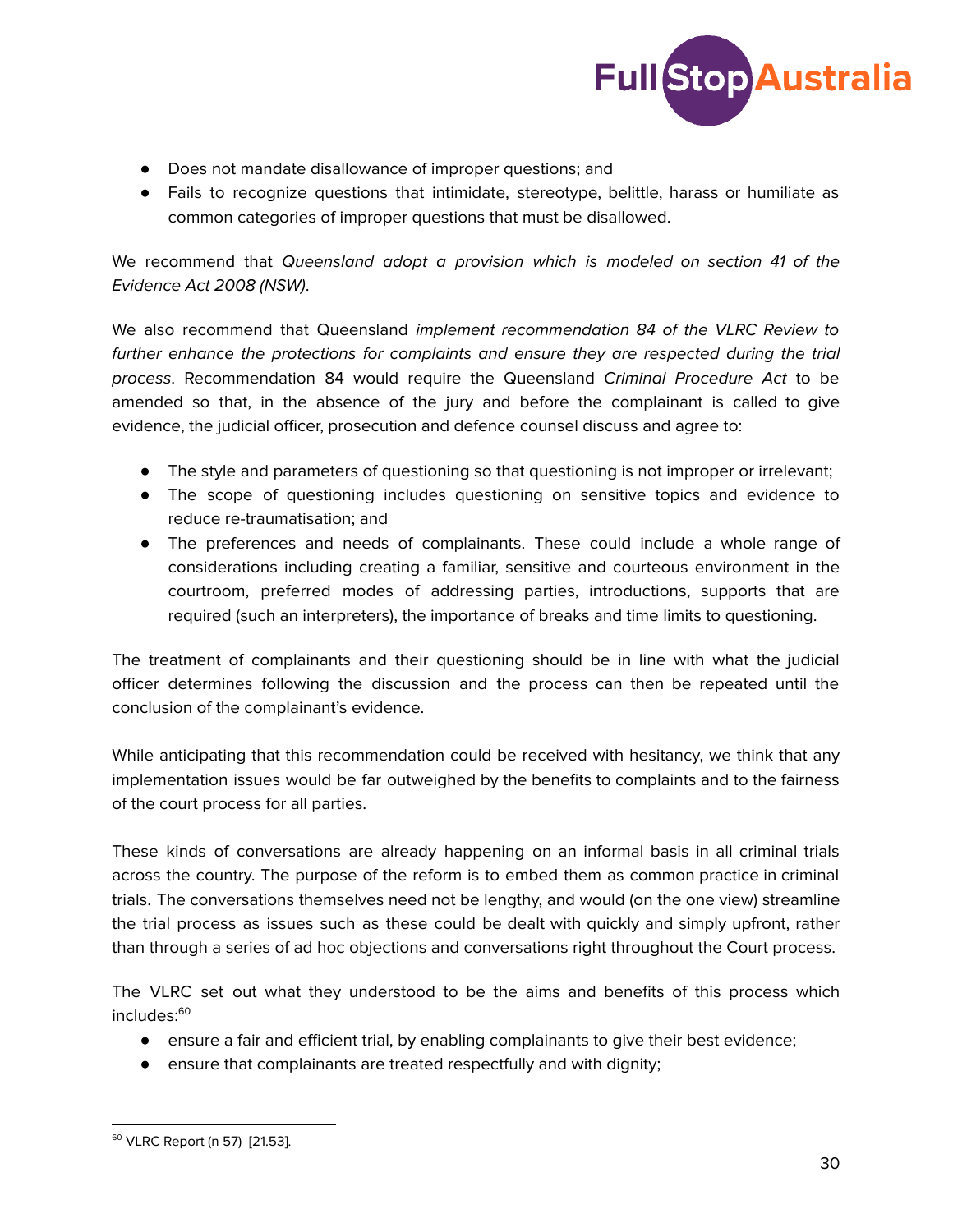

- recognise the role of complainants as participants in the trial, by considering their rights, interests and preferences;
- set clear expectations for everyone about what will not be tolerated by the court, which should reduce the need for judges or prosecutors to intervene or object during the trial and make it easier for them to intervene or object clarify for the complainant at an early stage what to expect from the trial, reducing their anxiety about the process and how they might be questioned; and
- prevent improper and inappropriate questioning.

#### **Access to independent legal representation**

Survivors already have access to legal representation in Queensland in some circumstances. WLSQ provide sexual assault counselling privilege legal assistance service (referred to as Counselling Notes Protect) statewide.

Their service delivery model as outlined on the WLSQ website consists of the following:

- Advice and task assistance to sexual assault victims seeking to prevent disclosure of or make an informed choice regarding counselling communications in criminal court proceedings;
- Court representation at application for leave proceedings for victims seeking to prevent disclosure of counselling communications; and
- Education and training to the legal profession, sexual assault services and other support services regarding the privilege.

FSA strongly supports all jurisdictions across Australia piloting this process and in particular Queensland. As noted above, a service delivery model already exists in Queensland to provide survivors with independent legal representation in certain circumstances. We therefore consider that a pilot could operate by building upon a service delivery model that already exists.

In this regard, we note that our colleagues WLSQ have also supported a pilot and we support their submissions in this regard.

#### **Protected Counselling Communications**

As the primary service working on the ground with survivors in relation to this aspect of the criminal justice system, we support and endorse all recommendations made by WLSQ in relation to the operation of this privilege in Queensland.

# **Conclusion**

We take this opportunity to highlight the observations of our colleagues at QSAN in their submission to this discussion paper